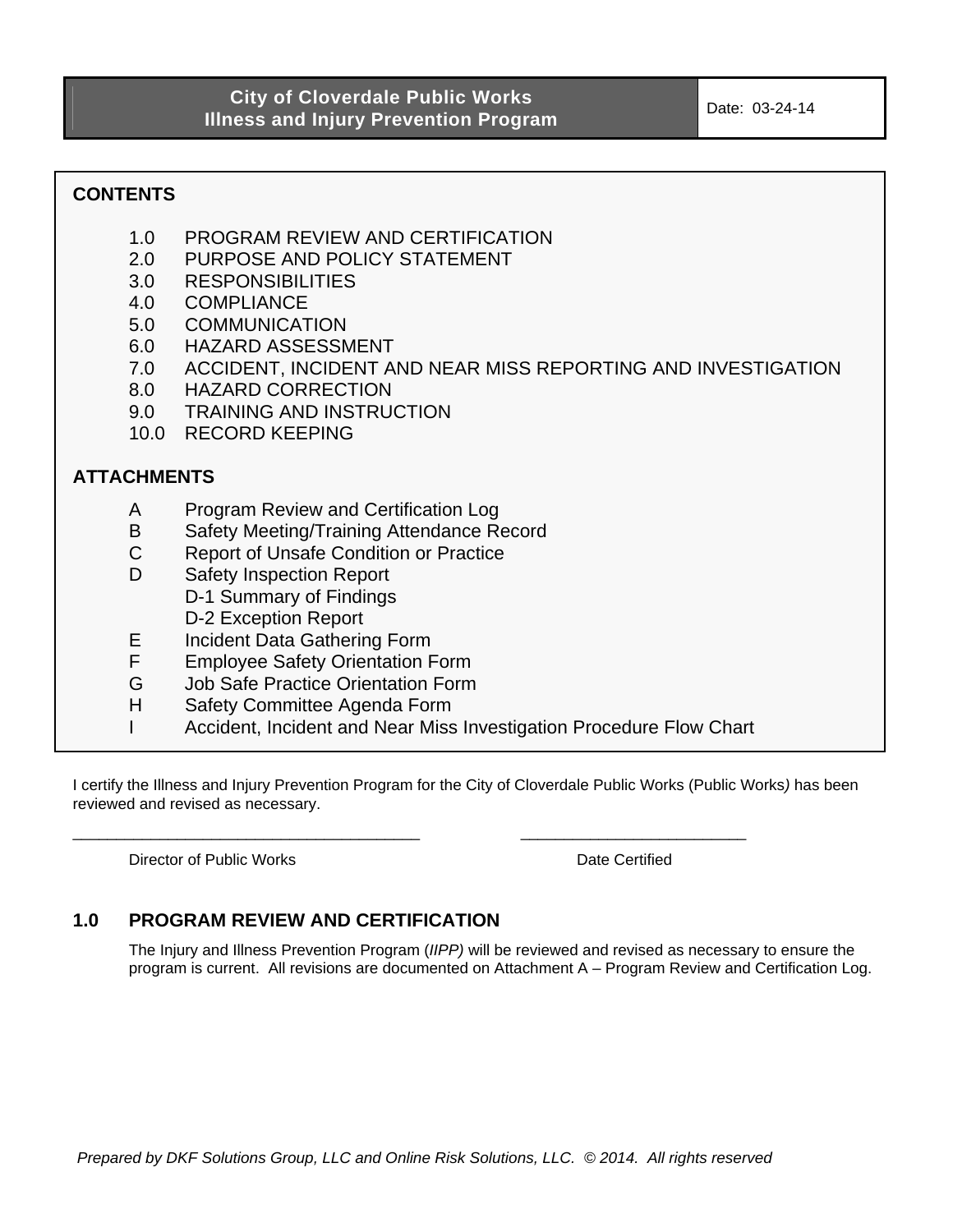## **2.0 PURPOSE AND POLICY STATEMENT**

- 2.1 PURPOSE: To establish a Cal-OSHA mandated Employee Injury and Illness Prevention Program, in accordance with the California Code of Regulations, Title 8, Section 3203.
- 2.2 POLICY: The Public Works Department holds the safety of our employees, as well as that of the public we serve, as a high priority. The consideration of worker safety, and the safety of the general public, bears as high a priority as the decision to commit funds or complete a task and no function of Public Works is so critical as to require a compromise of safety.

Public Works is committed to providing a place of employment free from health and safety hazards, promoting safe working practices, and complying with all applicable federal, state and City safety requirements.

### **3.0 RESPONSIBILITIES**

- 3.1 **Director of Public Works**: The Director of Public Works has the overall authority and responsibility for implementing the provisions of the Injury Illness Prevention Program for the City Public Works Department. Specific responsibilities include, but are not limited to:
	- a. Ensuring that the program targets losses, exposures, and is in compliance with applicable government standards.
	- b. Providing active leadership & participation in the safety program.
	- c. Holding those in management or supervisory positions accountable for safety and loss control.
	- d. Establishing and supporting a safety committee, if established.
	- e. Ensuring adequate funding is made available for the successful implementation of this program.
	- f. Ensuring the safety program is fully implemented.
	- g. Ensuring policy and procedures are current.

#### 3.2 **Safety Committee:**

The Public Works Safety Committee consists of all on-duty Public Works employees. The Safety Committee meets weekly after the Monday morning employee meeting. Their responsibilities include the following:

- a. Providing support regarding all safety related issues.
- b. Reviewing, revising, and/or developing safety policies and procedures in order to keep the safety program updated and in compliance with CalOSHA requirements.
- c. Developing, implementing, and maintaining an effective safety program to prevent accidents, iniuries, and illnesses.
- d. Coordinating with those in management or supervisory positions in the activities required to meet the provisions of the safety program.
- e. Ensuring that a training schedule has been established to track and document that safety training and other CalOSHA safety requirements are scheduled and implemented.
- f. Ensuring documented tailgate meetings are occurring as required.
- g. Monitoring and coordinating safety training and events for compliance with the projected training schedule.
- h. Managing safety record keeping requirements.
- i. Participating in accident/incident investigations.
- j. Ensuring safety inspections are conducted and documented in accordance with this policy
- k. Conducting special safety inspections if new substances, job tasks, or equipment introduce new hazards to their employees
- l. Monitoring the effectiveness of the program and making recommendations to reduce risks and eliminate or control unsafe conditions in the work place.
- m. Ensuring that all new employees receive New Employee Safety Orientation
- n. Implementing systems to encourage employee participation in the safety program
- o. Encouraging employees to report unsafe conditions, practices, and near misses and ensuring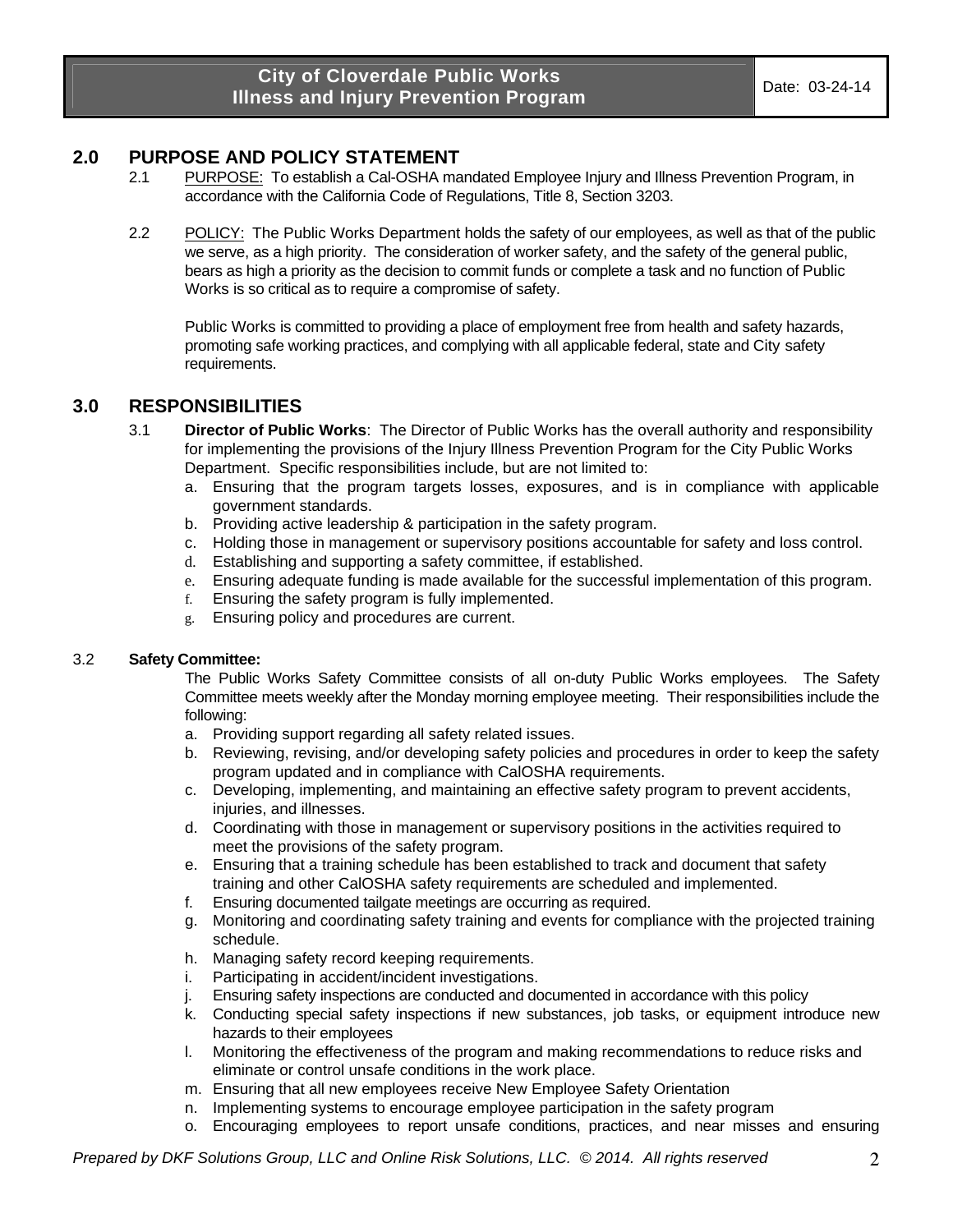unsafe conditions or practices are evaluated and corrected in a timely manner.

- p. Discussing safety concerns and safe job procedures as part of safety committee meetings
- q. Ensuring employees have available, and been trained on, the necessary personal protective equipment needed to work safely.
- 3.3 **Responsible Person:** The Responsible Person is the person who has been designated as the lead on the various weekly projects. The Responsible Person is responsible for:
	- a. Helping to develop a cooperative safety attitude by being an example to employees.
	- b. Completing their part of the New Employee Safety Orientation program in a timely manner for employees under their direct supervision.
	- c. Reporting & documenting all injuries, property damages, near misses, unsafe conditions and unsafe practices in accordance with this policy.
	- d. Ensuring employees receive prompt medical attention for all injuries/illnesses.
	- e. Ensuring that employees under their direct supervision know, understand and follow established safety guidelines.

#### 3.4 **Employees:**

It is the responsibility of each employee to follow safe working practices and comply with safety rules and regulations.

- 3.4.1 Specific responsibilities include, but are not limited to:
	- a. Actively contributing to the success of the overall safety program.
	- b. Accomplishing their duties using safe work practices.
	- c. Reporting unsafe conditions and practices in accordance with Section 6.0 Hazard Assessment.
	- d. Conducting safety inspections of their respective work areas and/or equipment when requested.
	- e. Correcting any observed unsafe conditions or practices, when and where appropriate.
	- f. Immediately reporting all imminent and/or serious safety conditions/practices to their supervisor Maintaining good housekeeping duties pertaining to their work assignments.
	- g. Reporting all injuries to a supervisor as soon as possible.
	- h. Protecting themselves from hazardous exposures/conditions by using the proper engineering controls, administrative controls, and /or personal protective equipment when reqired or necessary.
	- i. Maintaining safety equipment in good condition with all safety guards in place when in operation.
	- j. Advising management when there is a need for job specific training.
	- k. Coaching fellow employees on safe work practices, whenever appropriate.
	- l. Participating on the Safety Committee when requested.
	- m. Taking the initiative to temporary suspend any work activity or unsafe conditions that they believe is an imminent or serious hazard (I.e. is immediately dangerous to life and health)
- 3.4.2 Employee rights include, but are not limited to:
	- a. A safe and healthful working environment.
	- b. Receive information and training in general safety and job specific work practices.
	- c. Refuse work that would violate a health and safety standard or order where such violation would pose a real and apparent hazard to his/her safety and health.
	- d. To not perform a job until they have received instructions and training on the proper and safe work procedures.
	- e. Contact CalOSHA about unsafe or unhealthful working conditions. Such complaints are strictly confidential per CalOSHA policy.
	- f. Have an employee representative accompany CalOSHA on an inspection and to talk privately to the CalOSHA representative during an inspection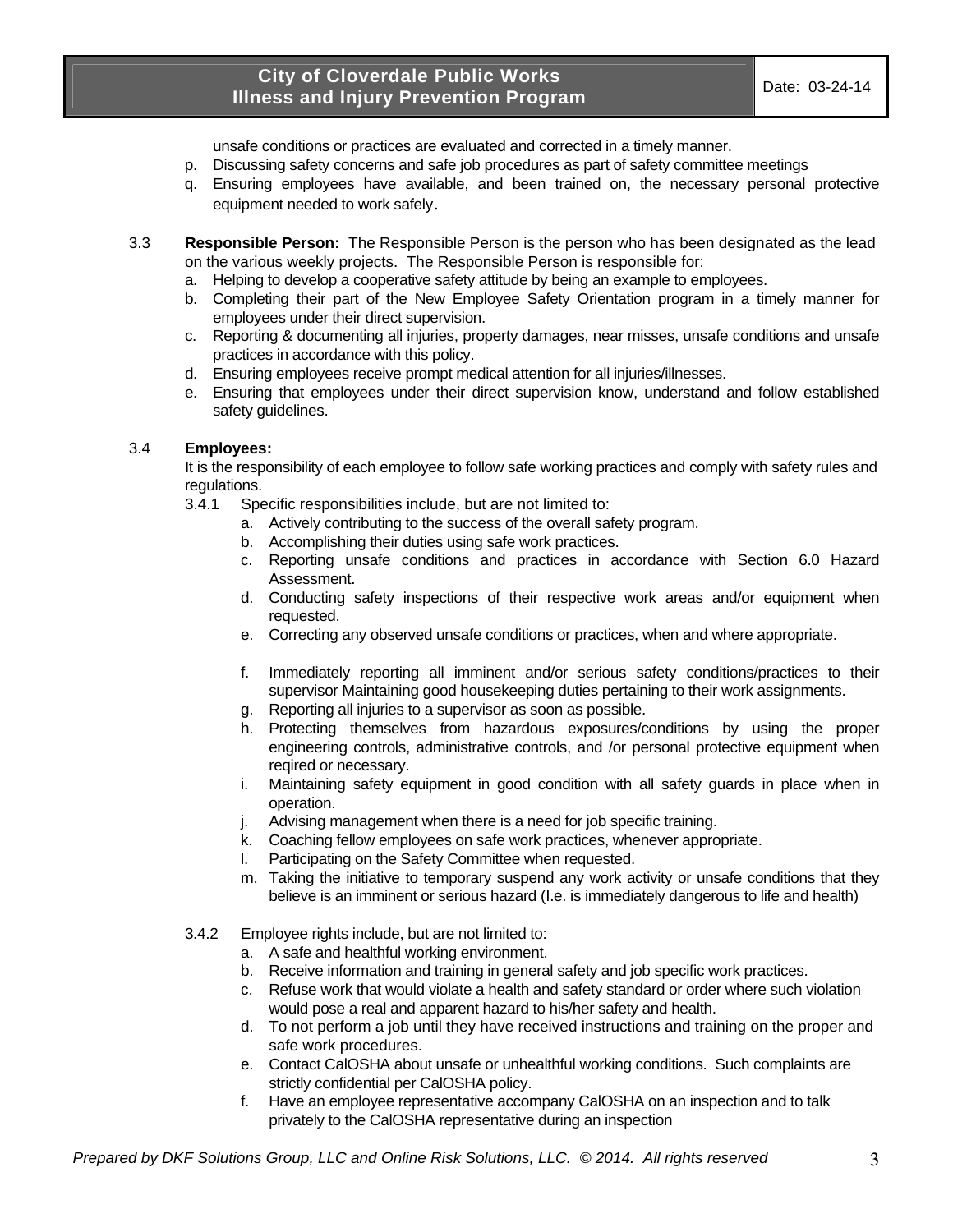## **4.0 COMPLIANCE**

- 4.1 All employees, including managers and supervisors, are responsible for complying with safe and healthful work practices. Public Works system of ensuring that all employees comply with these practices includes one or more of the following practices:
	- a. Informing workers of the provisions of the Injury Illness Prevention Program.
	- b. Evaluating the safety performance of all workers.
	- c. Recognizing employees who perform safe and healthful work practices.
	- d. Providing training to workers whose safety performance is deficient.
	- e. Disciplining workers for failure to comply with safe and healthful work practices in accordance with the City's disciplinary procedures.

### **5.0 COMMUNICATION**

Public Works recognizes that open, two-way communication between management and employees on health and safety issues is essential to an injury-free, productive workplace. The following systems of communication at Public Works are designed to facilitate a continuous flow of safety and health information between management and employees in a form that is readily understandable.

- 5.1 NEW EMPLOYEE ORIENTATION: Safety Orientations will be conducted at the time of hire and include a discussion of safety and health policies relevant to their position and stresses the importance of safety in the workplace. Safety orientation is a combined effort of the Safety Representative (or designee) and the employee's Supervisors and is documented using the *Employee Safety Orientation Form (*Attachment F), and the *Job Safe Practice Orientation Form (*Attachment G)*.*
- 5.2 REQUIRED SAFETY TRAINING: Employees will receive job specific training in accordance with the tasks they are required to perform, the hazards posed and regulatory requirements. This training will be provided either at time of hire as part of the New Employee Orientation, prior to performing the activity or being exposed to the hazard. All safety training will be documented on Attachment B: *Safety Meeting & Training Attendance Form*.
- 5.3 EQUIPMENT SAFETY TRAINING: Equipment safety training will be provided on all new equipment where training is necessary to prevent employee, coworker or third-party injury or property damage. This training will be documented on Attachment B: *Safety Meeting & Training Attendance Form*.
- 5.4 SAFETY POSTINGS: All appropriate and required safety information will be posted on the Safety Bulletin Board or in other locations that are highly visible and accessible to all employees.

#### 5.5 REPORTING OF UNSAFE CONDITIONS OR PRACTICES:

- 5.6.1 Attachment C: *Report of Unsafe Condition or Practice* will be used to report any unsafe conditions, practices, or near misses they may have observed or experienced. Completed forms are given to the Safety Committee. Employees may submit completed forms anonymously, if they so choose. The Safety Committee will review all reports of unsafe conditions and determine the necessary actions needed to correct hazardous conditions in accordance with Section 8.0 Hazard Correction.
- 5.6.2 If employees wish to report unsafe conditions anonymously, they may place the completed form in the "Safety Committee Box" located in Public Works Office lobby.
- 5.6 SPECIAL SAFETY MEETINGS: As appropriate, supervisors or managers will hold special safety meetings to review and discuss safety issues arising out of any unusual working conditions such new job activities, new equipment, on-site contractor activities, or other non-routine working conditions.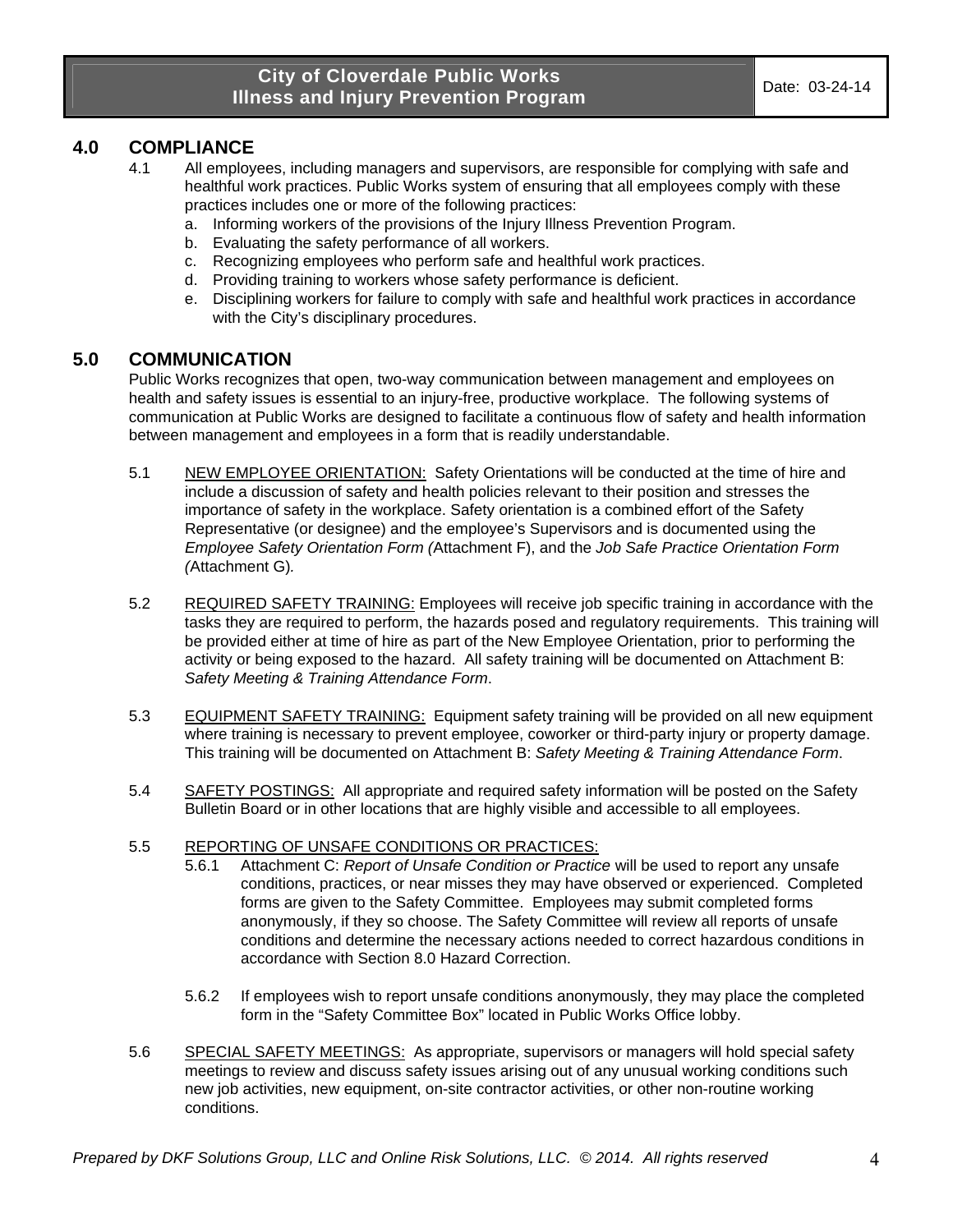- 5.7 TAILGATE SAFETY MEETINGS: If job activities involve construction activities (i.e. alterations, painting, repairing, construction maintenance, renovation, removal, or wrecking of any fixed structure or its part) tailgate meetings will be held every 10 days as required by the CalOSHA Construction Standard. Topics will be relevant to the job activity and associated job hazards. Other tailgate meetings are held as needed, or whenever a new job activity, work procedure, hazardous substance or any other unusual working condition exists. All Tailgate Safety Meetings will be documented on Attachment B: *Safety Meeting & Training Attendance Form*.
- 5.8 LABOR/MANAGEMENT SAFETY COMMITTEE: Public Works uses a labor/management safety committee (*Safety Committee)* that meets monthly, at a minimum. The Committee consists of PW Supervisors and all employees who are on-duty and able to attend. Minutes of Safety Committee meetings are posted in the Public Works Crew Office. The Committee performs the following activities:
	- a. Prepares written records of the safety and health committees meetings.
	- b. Reviews results of the periodic scheduled inspections.
	- c. Reviews investigations of incidents and exposures and makes suggestions to management for the prevention of future incidents.
	- d. Reviews reports of unsafe conditions and determines if corrective actions are necessary.
	- e. Submits recommendations to assist in the evaluation of employee safety suggestions.

#### **6.0 HAZARD ASSESSMENT**

Hazard assessment and correction activities include the following programs:

- 6.1 PERIODIC INSPECTIONS: Public Works will conduct documented safety inspections of the worksite and job activities in accordance with the following schedule in order to identify, evaluate, and correct workplace hazards and unsafe work practices.
	- a. When the IIPP is first established.
	- b. Periodically, but not less than biannual (twice a year).
	- c. When new substances, processes, procedures or equipment that present potential new hazards are introduced into our workplace.
	- d. When new, previously unidentified hazards are recognized.
	- e. When occupational injuries and illnesses occur.
	- f. When employees are hired and/or reassigned to a process or work task for which a hazard evaluation has not been previously conducted.
	- g. Whenever workplace conditions warrant an inspection.

#### 6.2 SAFETY INSPECTION DOCUMENTATION AND TRACKING:

- 6.2.1 All safety inspections and safety hazards discovered will be documented using Attachment D-1: *Safety Inspection Report Summary of Findings.*
- 6.2.2 Unresolved unsafe conditions will be recorded on Attachment D-2 *Unsafe Condition Exception Report*.
- 6.2.3 The Safety Committee will review all completed inspection and exception reports. Hazards and unsafe conditions will be prioritized for correction by the Safety Committee in accordance with Section 8.0 Hazard Correction.
- 6.2.4 The Safety Committee will continue to monitor the status of these hazards and unsafe conditions until they have been corrected. When hazards have been corrected, the date will be logged onto the corresponding exception report.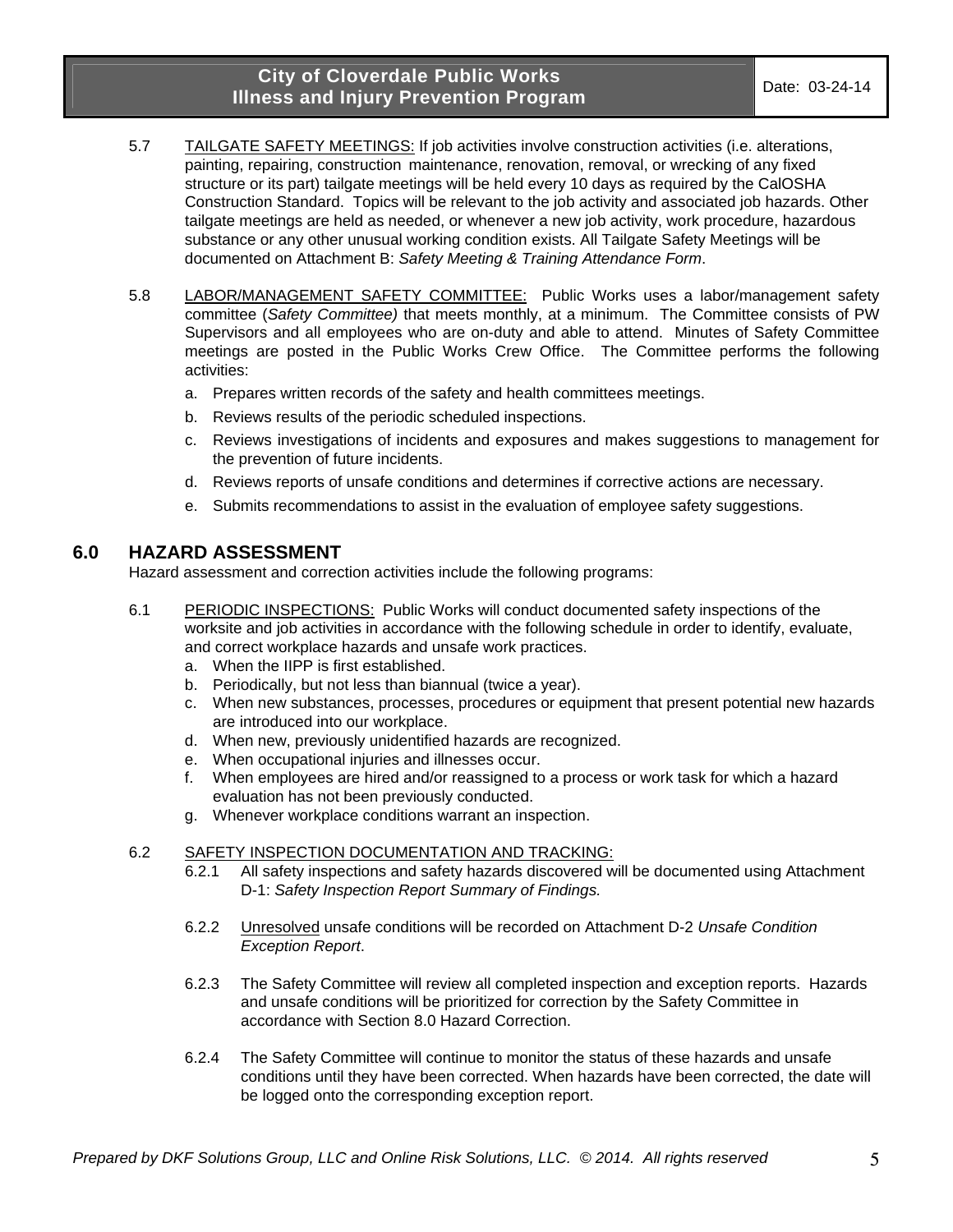- 6.2.5 A copy of the Unsafe Condition Exception Report will be routed to the Director of Public Works monthly.
- 6.3 SPECIAL SAFETY INSPECTIONS: Special safety inspections will also be performed whenever: New substances, processes, or equipment are introduced to the workplace that represents a new occupational safety and health hazard.
	- b. Public Works is made aware of a new or previously unrecognized hazard.

### **7.0 ACCIDENT, INCIDENT AND NEAR MISS REPORTING AND INVESTIGATION**

Employees are to report all work related injuries and illnesses to their immediate supervisor in accordance with Section 7.1. A thorough investigation will be performed depending upon the seriousness of the incident and/or injury as outlined in Section 7.2.

- 7.1 OCCUPATIONAL INJURY AND ILLNESS REPORTING PROCEDURES:
	- 7.1.1 **First Aid Injury**: If the injury or illness is a minor first aid injury, the employee will report the injury or illness to the Responsible Person the day of the incident, or as soon as they are aware of the injury or illness. In accordance with Attachment I, the *Accident, Incident and Near Miss Investigation Procedure Flow Chart, t*he Responsible Person, or designee, will log this information on REMIF's Accident/Incident Report form the day they are notified.
		- 7.1.1.1 Examples of minor first aid injuries include (but are not limited to) minor cuts, abrasions, or other injuries that only require flushing, cleansing, applying ointments, or require a covering such as a bandage, Band-Aid, or gauze pad.
		- 7.1.1.2 The purpose of recording these types of injuries is to ensure that all minor injuries & illnesses are dated in the event the injury/illness requires medical attention and/or becomes recordable (i.e. on the CalOSHA 300 Log) at a later date.
	- 7.1.2 **Recordable Injury**: If the injury is beyond first aid (e.g. requires outside medical attention) the employee and the Responsible Person will follow REMIF Workers' Compensation claims procedures.
- 7.2 INVESTIGATION: Public Works will perform internal investigations of accidents, incidents and near misses in accordance with ATTACHMENT I: *Accident, Incident and Near Miss Investigation Procedure*. The main objective in conducting an investigation is to identify the root cause(s) of the accident or incident and make any changes necessary to prevent the accident or incident from occurring again.
	- 7.2.1 **Purpose of the Investigation:** The main objective in conducting an investigation is to identify the root cause and any other factors that contributed to the incident so that steps can be taken to prevent the incident from occurring again.
	- 7.2.2 **Conditions to Investigate**: All occupational incidents will be evaluated and documented using REMIF's Accident/Incident Report Forms. REMIF's Accident/Incident Investigation Procedures will establish whether the accident/incident requires an investigation.
	- 7.2.3 **Procedure and Documentation**: In addition to REMIF's investigation procedures and documentation forms, Attachment E, *Incident Data Gathering Form* will be used internally by the PW Responsible Persons to identify the root cause and any contributing factors so that a preventive action plan can be developed and implemented. This information will be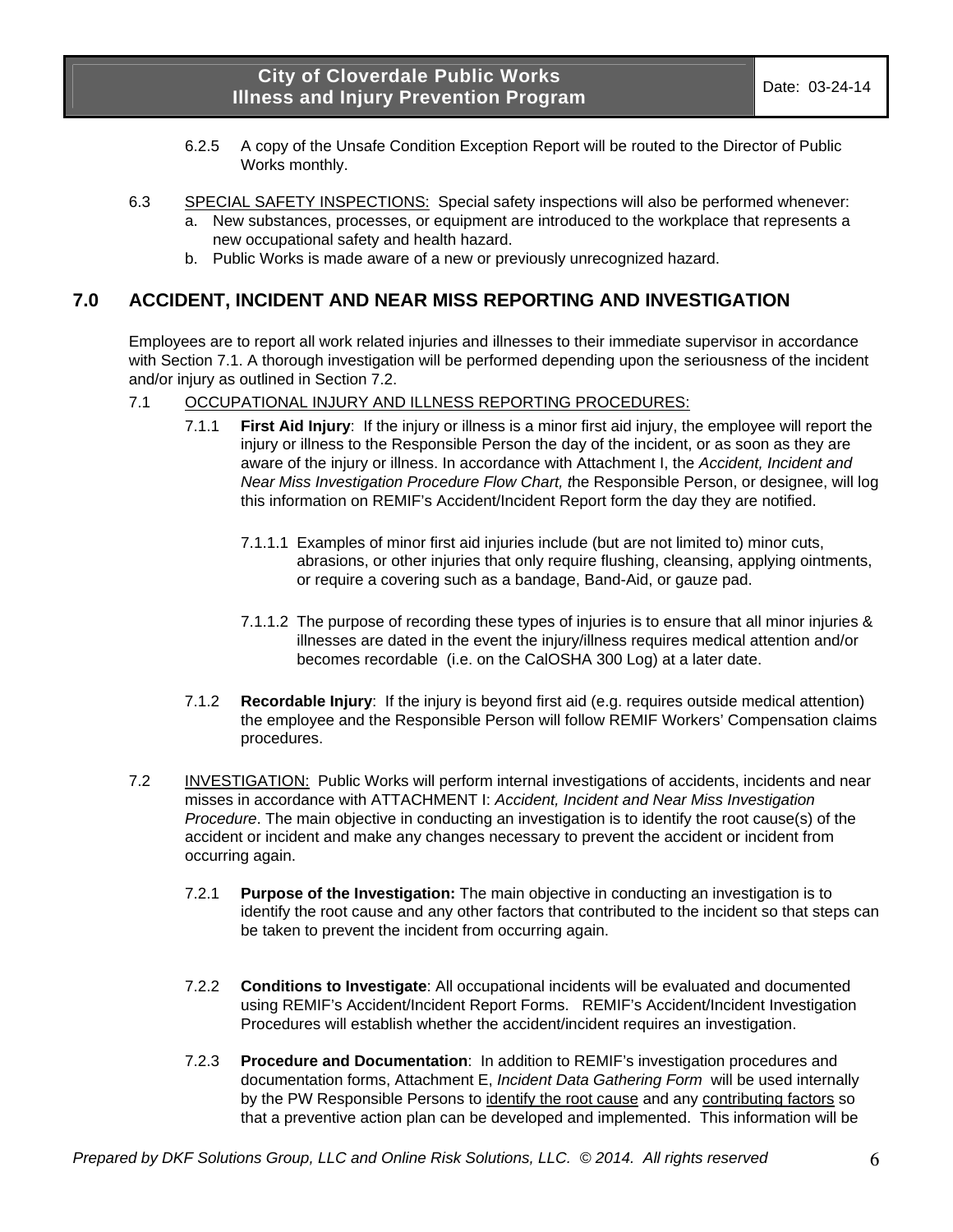provided to REMIF as requested.

- 7.2.4 **When to Investigate**: The Responsible Person will complete Attachment E as soon as possible after they become aware that an incident has occurred
- 7.3 REPORTING TO CAL OSHA (in accordance with Title 8, Sections 330(h) and 342)
	- 7.3.1 For any serious occupational injury or illness, or death, the Director of Public Works, or designee, will immediately make a telephone report to the Sacramento District office of the Division of Occupational Safety and Health at **(916)263-2800**.
		- **Immediately** means as soon as practically possible but not longer than 8 hours after Public Works knows or with diligent inquiry would have known of the death or serious injury or illness.
		- **Serious injury or illness** means any injury or illness occurring in a place of employment or in connection with any employment which requires inpatient hospitalization for a period of 24 hours for other than medical observation or in which an employee suffers a loss of any member of the body or suffers any serious degree of permanent disfigurement.
	- 7.3.2 The following information must be given in the report, if available:
		- a. Time and date of accident.
		- b. Employer's name, address and telephone number.
		- c. Name and job title, or badge number of person reporting the accident.
		- d. Address of site of accident or event.
		- e. Name of person to contact at site of accident.
		- f. Name and address of injured employee(s).
		- g. Nature of injury.
		- h. Location to where injured employee was moved.
		- i. List and identity of other law enforcement agencies present at the site of accident.
		- j. Description of accident and whether the accident scene instrumentality has been altered.

#### **8.0 HAZARD CORRECTION**

Whenever possible, workplace hazards and unsafe work practices will be corrected as soon as they are identified. If not corrected the day of discovery, a target date for correction will be established based upon the following criteria:

8.1 IMMINENT HAZARD: Imminent hazards are those conditions or practices that pose an immediate threat to the life or health of employees, public, or others who may be exposed. If not corrected, this activity or condition will likely cause a serious injury, serious illness, or fatality. If an imminent hazard is present, employees should stop activity and take immediate corrective action. If employees are unable or unsure what action to take, they will notify the Responsible Person who will take immediate corrective action, if possible. In either case, the employee shall document these condition(s) using Attachment C: *Report of Unsafe Condition or Practice.* If it is necessary for employees to enter the area to correct the hazardous condition, they will be provided with the necessary protection and will be trained to perform these duties. If the imminent hazard cannot be corrected, the hazard area shall be declared "off-limits" until the hazard is corrected.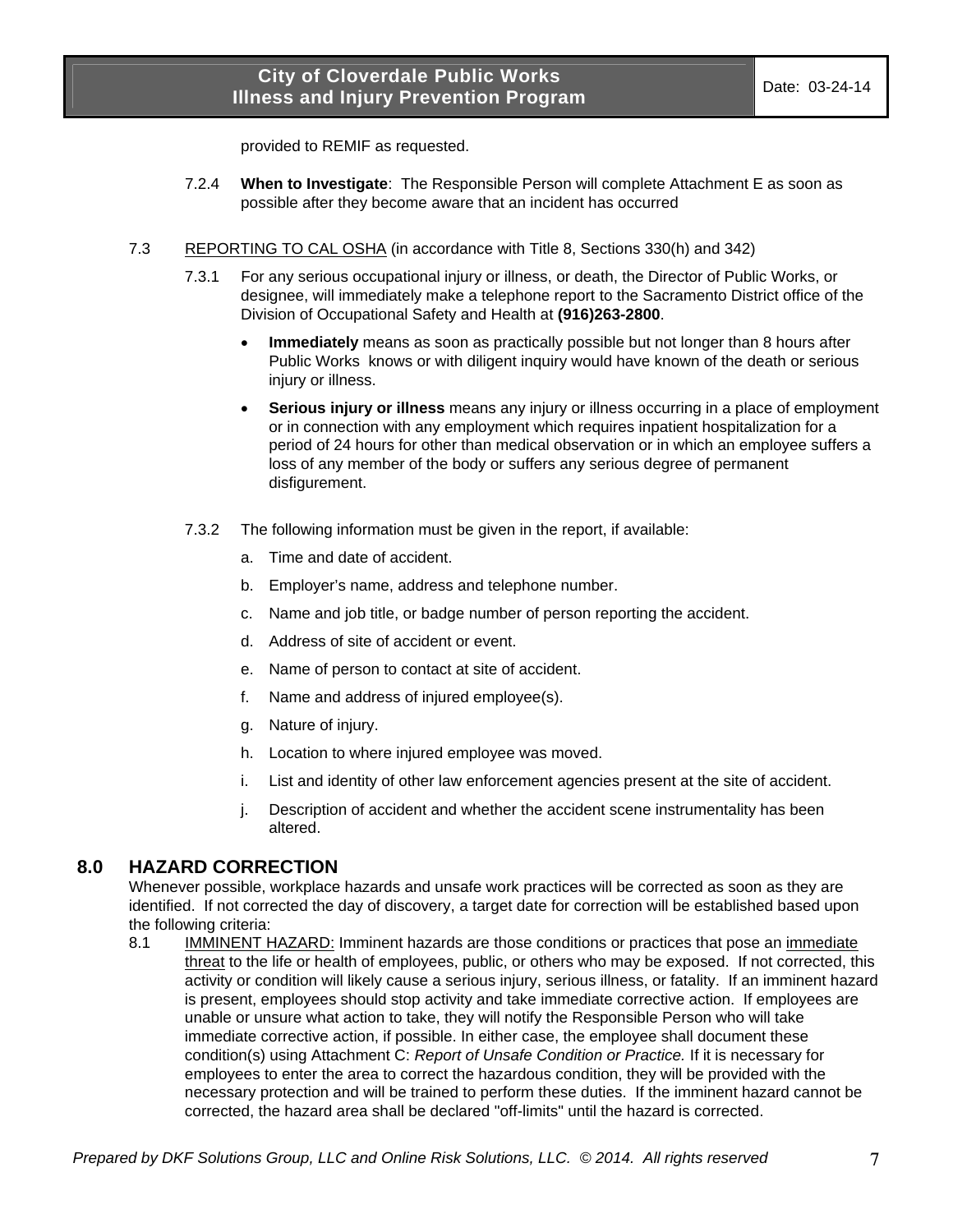- 8.2 SERIOUS HAZARD: Serious hazards are hazards that indicate substantial probability that an employee, public, or others will suffer physical harm. If a serious hazard is present, employees should stop activity and notify the Responsible Person. Serious hazards shall be corrected as soon as possible or shall be declared off limits until the hazard is corrected. The employee shall document these condition(s) using Attachment C: *Report of Unsafe Condition or Practice*.
- 8.3 GENERAL HAZARD: General hazards are those that may affect the safety and health of employees. General Hazards are brought to the attention of the Safety Committee using Attachment C: *Report of Unsafe Condition or Practice*. General Hazards will be corrected as appropriate.
- 8.4 REGULATORY HAZARD: A regulatory hazard pertains to permits, posting, record keeping, reporting requirements, or procedure deficiencies not directly affecting the safety and health of the employees. These deficiencies are noted on Attachment C: *Report of Unsafe Condition or Practice* for further review by the Safety Committee and is corrected as appropriate.

#### **9.0 TRAINING AND INSTRUCTION**

All employees, including managers and supervisors, shall have training and instruction on general and jobspecific safety and health practices. Training and instruction shall be provided as follows and documented using Attachment B: Safety Meeting/Training Attendance Record, or equivalent:

- a. When the IIP Program is first established.
- b. To all new employees.
- c. To all employees given new job assignments for which training has not previously provided.
- d. Whenever new substances, processes, procedures or equipment are introduced to the workplace and represent a new hazard.
- e. Whenever the employer is made aware of a new or previously unrecognized hazard.
- f. To supervisors to familiarize them with the safety and health hazards to which workers under their immediate direction and control may be exposed.
- g. To all employees with respect to hazards specific to each employee's job assignment.

## **10.0 RECORD KEEPING**

The following safety records will be kept on file with Public Works for a minimum of 3 years.

- a. Incident investigations.
- b. Safety Inspections.
- c. Safety training records including the date of the training, the name of the person conducting the training, and a description of training contents.
- d. Staff safety meetings including the names of attendees, the date and any safety items discussed.
- e. Unsafe Condition or Practice Reports and corrective actions taken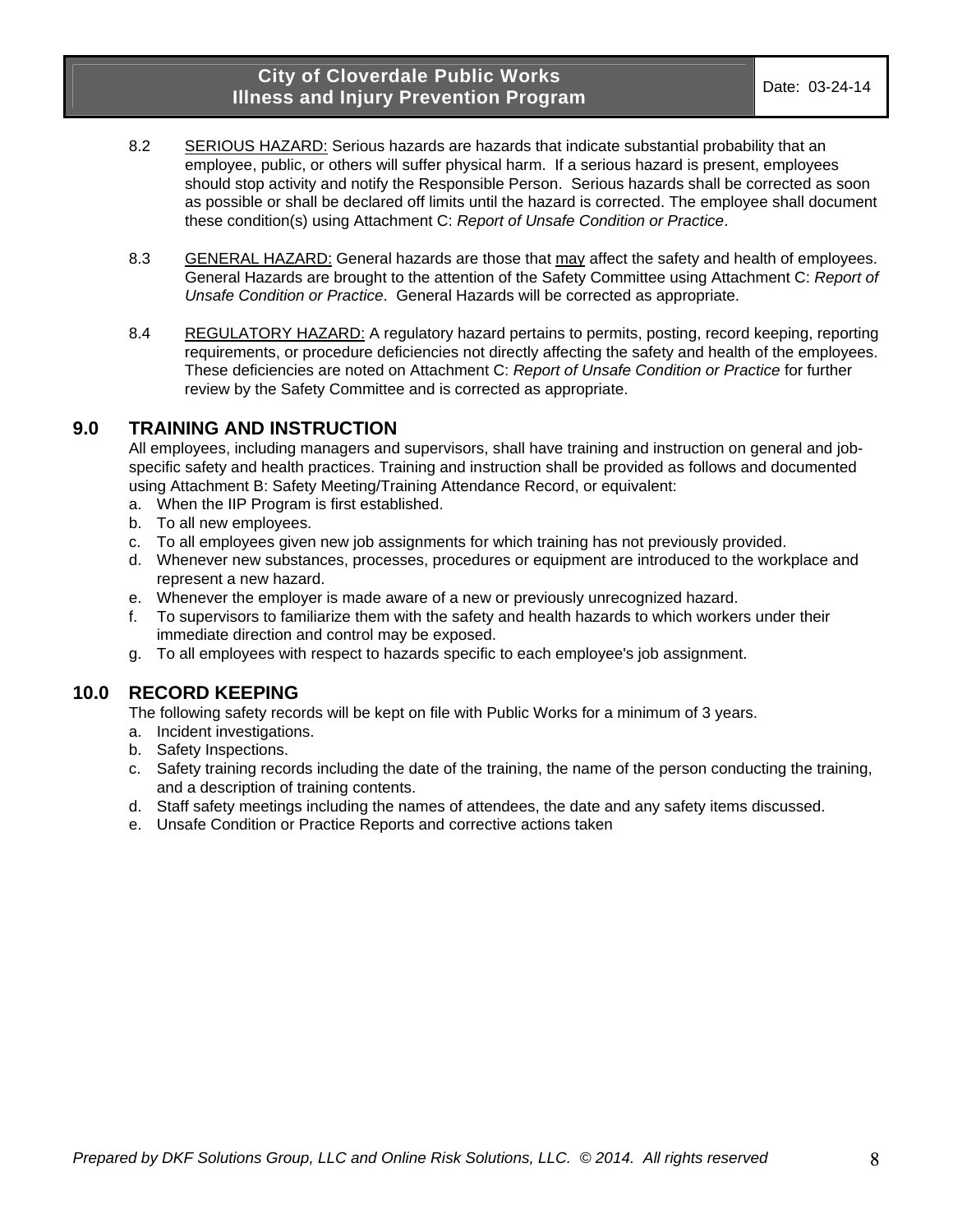## **ATTACHMENT A Program Review and Certification Log**

| Injury and Illness Program Review and Certification Log |                                                |  |  |  |  |
|---------------------------------------------------------|------------------------------------------------|--|--|--|--|
| <b>Date</b>                                             | Identify the IIPP Sections/Attachments Revised |  |  |  |  |
|                                                         |                                                |  |  |  |  |
|                                                         |                                                |  |  |  |  |
|                                                         |                                                |  |  |  |  |
|                                                         |                                                |  |  |  |  |
|                                                         |                                                |  |  |  |  |
|                                                         |                                                |  |  |  |  |
|                                                         |                                                |  |  |  |  |
|                                                         |                                                |  |  |  |  |
|                                                         |                                                |  |  |  |  |
|                                                         |                                                |  |  |  |  |
|                                                         |                                                |  |  |  |  |
|                                                         |                                                |  |  |  |  |
|                                                         |                                                |  |  |  |  |
|                                                         |                                                |  |  |  |  |
|                                                         |                                                |  |  |  |  |
|                                                         |                                                |  |  |  |  |
|                                                         |                                                |  |  |  |  |
|                                                         |                                                |  |  |  |  |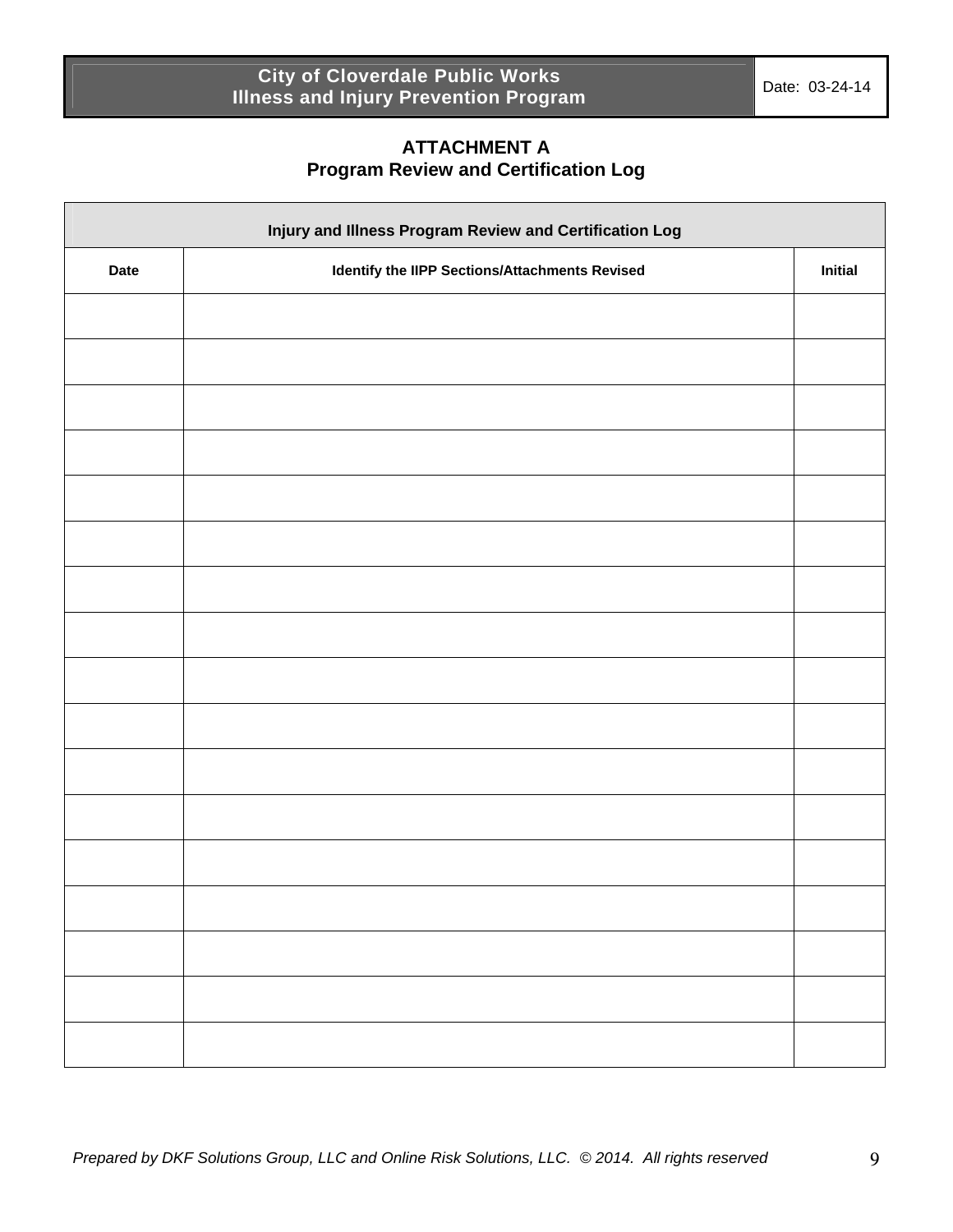# **ATTACHMENT B**

# **Safety Meeting/Training Attendance Record**

| <b>TRAINING TOPIC:</b>                                                 | DATE:  |       |  |
|------------------------------------------------------------------------|--------|-------|--|
| <b>TRAINING LOCATION:</b>                                              |        |       |  |
| TRAINER:                                                               | Print: | Sign: |  |
| <b>TRAINING SUMMARY</b><br>(attach training<br>handouts, fliers, etc): |        |       |  |

|                | NAME (please print) | <b>SIGNATURE</b> | DEPT. |
|----------------|---------------------|------------------|-------|
| $\mathbf{1}$ . |                     |                  |       |
| 2.             |                     |                  |       |
| 3.             |                     |                  |       |
| 4.             |                     |                  |       |
| 5.             |                     |                  |       |
| 6.             |                     |                  |       |
| 7.             |                     |                  |       |
| 8.             |                     |                  |       |
| 9.             |                     |                  |       |
| 10.            |                     |                  |       |
| 11.            |                     |                  |       |
| 12.            |                     |                  |       |
| 13.            |                     |                  |       |
| 14.            |                     |                  |       |
| 15.            |                     |                  |       |
| 16.            |                     |                  |       |
| 17.            |                     |                  |       |
| 18.            |                     |                  |       |
| 19.            |                     |                  |       |
| 20.            |                     |                  |       |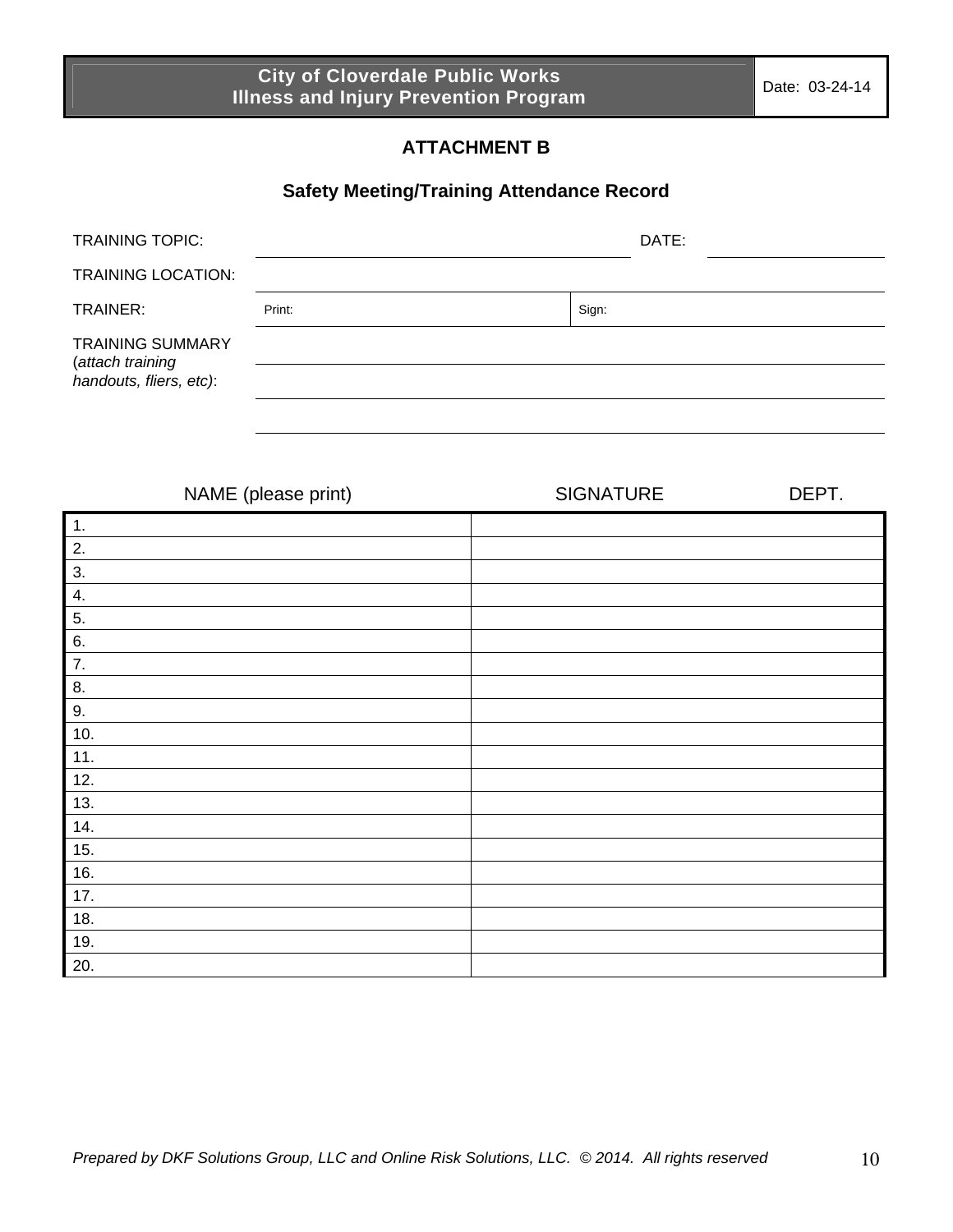### **ATTACHMENT C Report of Unsafe Condition or Practice**

Describe below the unsafe working condition, work practice, activity or equipment that you feel may result in injury or illness, workflow interruption or property damage. Forward the completed report to the Safety Committee. Please keep a copy for your records. Unsafe practices should also be reported to the Responsible Person who will take immediate action if necessary

#### **\_\_\_\_\_\_ CHECK HERE IF YOU BELIEVE IMMEDIATE ACTION IS REQUIRED**.

| <b>Name of Person Submitting This Report:</b><br>(Optional)                                                                                       | Date:                 |  |  |  |  |
|---------------------------------------------------------------------------------------------------------------------------------------------------|-----------------------|--|--|--|--|
|                                                                                                                                                   |                       |  |  |  |  |
| <b>Location of Concern:</b>                                                                                                                       | <b>Building/Room:</b> |  |  |  |  |
|                                                                                                                                                   |                       |  |  |  |  |
|                                                                                                                                                   |                       |  |  |  |  |
| Description of Unsafe Condition or Practice (If an injury, illness or work-flow interruption has resulted from this,<br>please include details.): |                       |  |  |  |  |
|                                                                                                                                                   |                       |  |  |  |  |
|                                                                                                                                                   |                       |  |  |  |  |
|                                                                                                                                                   |                       |  |  |  |  |
|                                                                                                                                                   |                       |  |  |  |  |
| Diagram of Situation (if applicable):                                                                                                             |                       |  |  |  |  |
|                                                                                                                                                   |                       |  |  |  |  |
|                                                                                                                                                   |                       |  |  |  |  |
|                                                                                                                                                   |                       |  |  |  |  |
|                                                                                                                                                   |                       |  |  |  |  |
|                                                                                                                                                   |                       |  |  |  |  |
|                                                                                                                                                   |                       |  |  |  |  |
|                                                                                                                                                   |                       |  |  |  |  |
| <b>Suggested Remedial Action:</b>                                                                                                                 |                       |  |  |  |  |
|                                                                                                                                                   |                       |  |  |  |  |
|                                                                                                                                                   |                       |  |  |  |  |
|                                                                                                                                                   |                       |  |  |  |  |
| <b>Received by Safety Committee</b>                                                                                                               | Date:                 |  |  |  |  |
| <b>Received anonymously</b>                                                                                                                       |                       |  |  |  |  |
| Yes<br><b>No</b><br><b>Reviewed by Safety Committee:</b>                                                                                          | Date:                 |  |  |  |  |
| Referred to for remedial action (Name):                                                                                                           | Date:                 |  |  |  |  |
|                                                                                                                                                   |                       |  |  |  |  |
| <b>Remedial Action Taken:</b>                                                                                                                     |                       |  |  |  |  |
|                                                                                                                                                   |                       |  |  |  |  |
|                                                                                                                                                   |                       |  |  |  |  |
|                                                                                                                                                   |                       |  |  |  |  |
|                                                                                                                                                   |                       |  |  |  |  |
|                                                                                                                                                   |                       |  |  |  |  |
| When completed file in Public Works Safety Files                                                                                                  |                       |  |  |  |  |

*Prepared by DKF Solutions Group, LLC and Online Risk Solutions, LLC. © 2014. All rights reserved* 11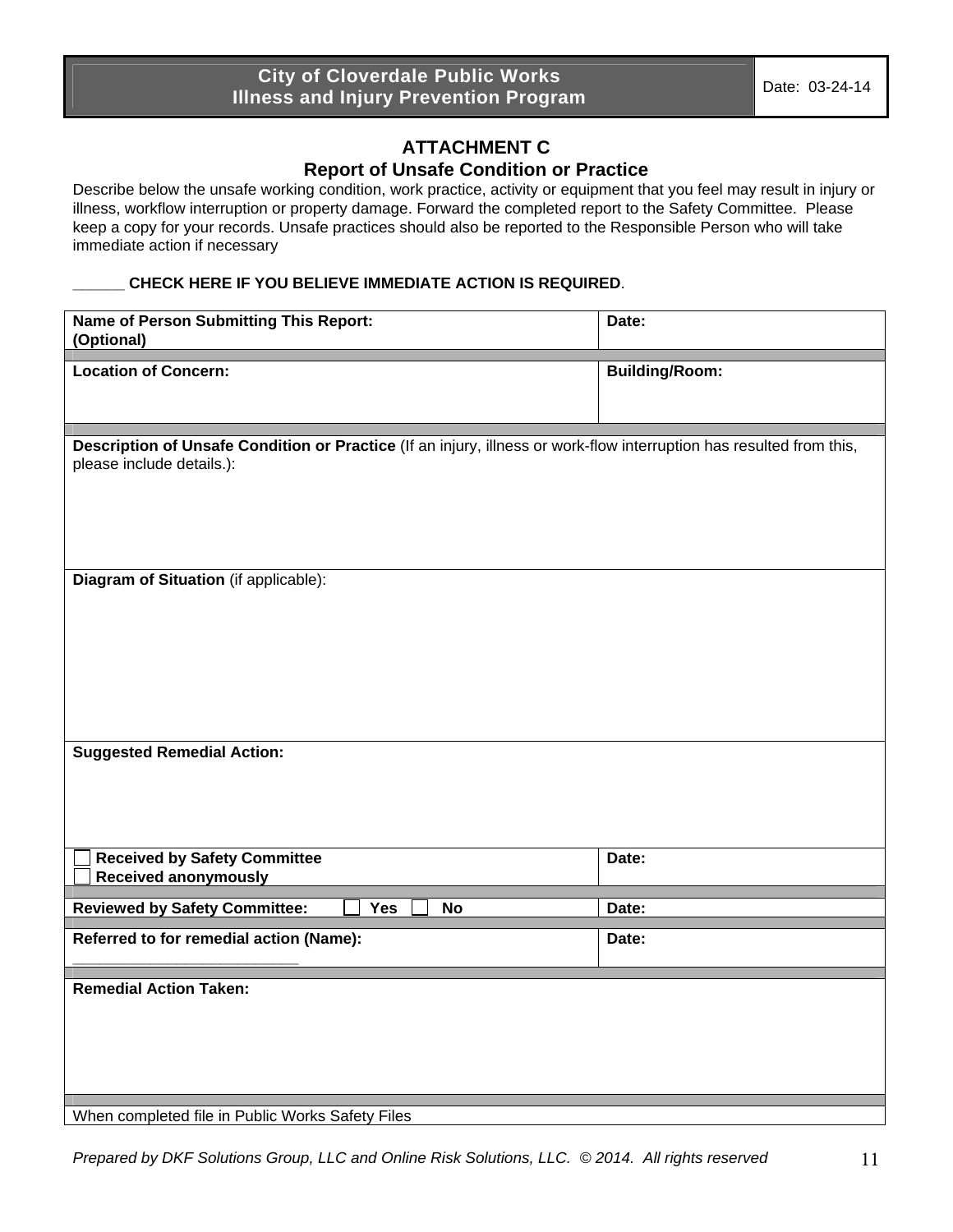## **ATTACHMENT D SAFETY INSPECTION REPORT SUMMARY of FINDINGS**

*(Use in conjunction with the City's IIPP Form 6 Safety Inspection Checklist)* 

\_\_\_\_\_\_\_\_\_\_\_\_\_\_\_\_\_\_\_\_\_\_\_\_\_\_\_\_\_\_\_\_\_\_\_\_\_\_\_\_\_\_\_\_\_\_\_\_\_\_\_\_\_\_\_\_\_\_\_\_\_\_\_\_\_\_\_\_\_\_\_\_\_\_\_\_\_\_\_\_\_\_\_\_\_

Date of Inspection: Inspection Type: Monthly Quarterly Annual Special New Equipment/Process  $Inspector(s):$ 

Location:

 $\overline{a}$ 

| Hazard: | <b>Work Area:</b> | <b>Hazard</b><br><b>Classification:</b> | <b>Corrected</b><br>$\ddot{\phantom{0}}$<br>(yes or no) | By:<br>(init) | <b>Date</b><br><b>Corrected</b><br>t |
|---------|-------------------|-----------------------------------------|---------------------------------------------------------|---------------|--------------------------------------|
|         |                   |                                         |                                                         |               |                                      |
|         |                   |                                         |                                                         |               |                                      |
|         |                   |                                         |                                                         |               |                                      |
|         |                   |                                         |                                                         |               |                                      |
|         |                   |                                         |                                                         |               |                                      |
|         |                   |                                         |                                                         |               |                                      |
|         |                   |                                         |                                                         |               |                                      |
|         |                   |                                         |                                                         |               |                                      |
|         |                   |                                         |                                                         |               |                                      |
|         |                   |                                         |                                                         |               |                                      |
|         |                   |                                         |                                                         |               |                                      |
|         |                   |                                         |                                                         |               |                                      |
|         |                   |                                         |                                                         |               |                                      |
|         |                   |                                         |                                                         |               |                                      |

#### **Hazard Classification Key:**

**I** = Imminent (Imminent hazards are those conditions or practices that pose an immediate threat to the life or health of employees, public, or others who may be exposed. If not corrected, this activity or condition will likely cause a serious injury, serious illness, or fatality. If an imminent hazard is present, employees should stop activity and take immediate corrective action. If employees are unable or unsure what action to take, they will notify the Responsible Person who will take immediate corrective action, if possible. If the imminent hazard cannot be corrected, the hazard area shall be declared "off-limits" until the hazard is corrected.)

**S = Serious** (Serious hazards are hazards that indicate substantial probability that an employee, public, or others will suffer physical harm. If a serious hazard is present, employees should stop activity and notify the Responsible Person. Serious hazards shall be corrected as soon as possible or shall be declared off limits until the hazard is corrected.)

**G = General** (General hazards are those that may affect the safety and health of employees.)

**R = Regulatory** (A regulatory hazard pertains to permits, posting, record keeping, reporting requirements, or procedure deficiencies not directly affecting the safety and health of the employees.)

#### **Post Inspection Procedures:**

**1. Any items not immediately corrected are to be transferred to the Form D-1** *Unsafe Condition Exception Report* **form**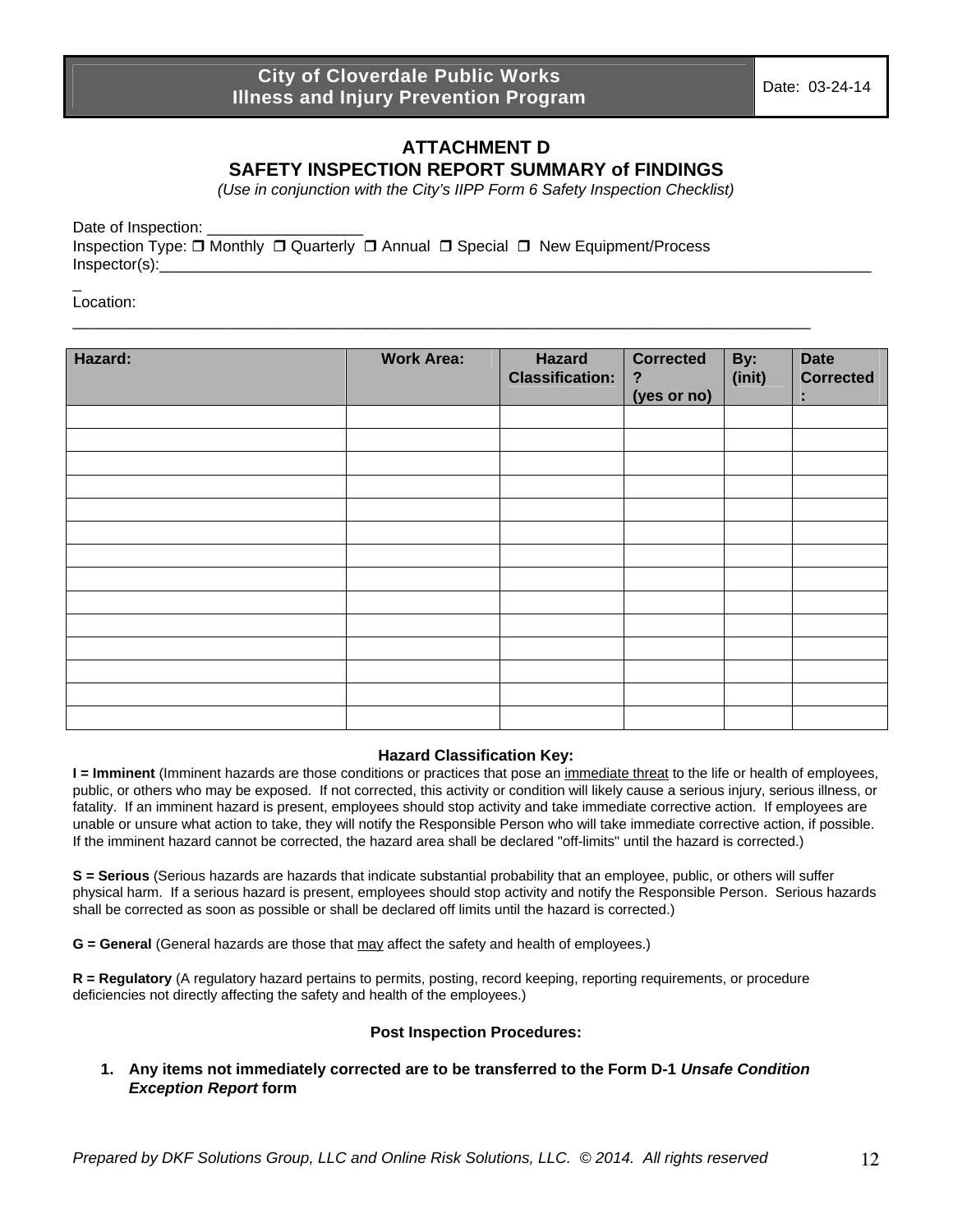## **Attachment D-2 Unsafe Condition Exception Report**

|               | <b>Imminent Hazard - Class #1</b><br>Immediate threat to life or health. Serious<br>injury or fatality likely. Requires immediate<br>corrective action. Hazard area "off-limits"<br>until corrected. | <b>Serious Hazard - Class #2</b><br>Potential threat to life or health. Serious<br>injury or fatality not likely. Requires<br>corrective action in 2 weeks. Hazard area<br>"off-limits" until corrected. | <b>General Hazard - Class #3</b><br>Low Risk hazard that may affect safety &<br>health. Possibility of minor injury. Includes<br>regulatory deficiencies. Corrective action as<br>appropriate. |                       |                  |
|---------------|------------------------------------------------------------------------------------------------------------------------------------------------------------------------------------------------------|----------------------------------------------------------------------------------------------------------------------------------------------------------------------------------------------------------|------------------------------------------------------------------------------------------------------------------------------------------------------------------------------------------------|-----------------------|------------------|
| <b>Inspec</b> | <b>Unsafe Condition</b>                                                                                                                                                                              | <b>Recommended Action</b>                                                                                                                                                                                | <b>Hazar</b><br>d                                                                                                                                                                              | <b>Completio</b><br>n | <b>Date</b>      |
| Date          |                                                                                                                                                                                                      | and/or Comments                                                                                                                                                                                          | class                                                                                                                                                                                          | <b>Target date</b>    | <b>Completed</b> |
|               |                                                                                                                                                                                                      |                                                                                                                                                                                                          |                                                                                                                                                                                                |                       |                  |
|               |                                                                                                                                                                                                      |                                                                                                                                                                                                          |                                                                                                                                                                                                |                       |                  |
|               |                                                                                                                                                                                                      |                                                                                                                                                                                                          |                                                                                                                                                                                                |                       |                  |
|               |                                                                                                                                                                                                      |                                                                                                                                                                                                          |                                                                                                                                                                                                |                       |                  |
|               |                                                                                                                                                                                                      |                                                                                                                                                                                                          |                                                                                                                                                                                                |                       |                  |
|               |                                                                                                                                                                                                      |                                                                                                                                                                                                          |                                                                                                                                                                                                |                       |                  |
|               |                                                                                                                                                                                                      |                                                                                                                                                                                                          |                                                                                                                                                                                                |                       |                  |
|               |                                                                                                                                                                                                      |                                                                                                                                                                                                          |                                                                                                                                                                                                |                       |                  |

- **1. This Safety Exception Report has been reviewed by:** 
	- **Safety Committee Date**\_\_\_\_\_\_\_\_\_\_\_\_\_\_
- **2. Acting Safety Committee Chair will:**

 **Route a copy of the latest Exception Report to the Director of Public Works File the original** 

**3. Safety Committee will track unsafe conditions until completed**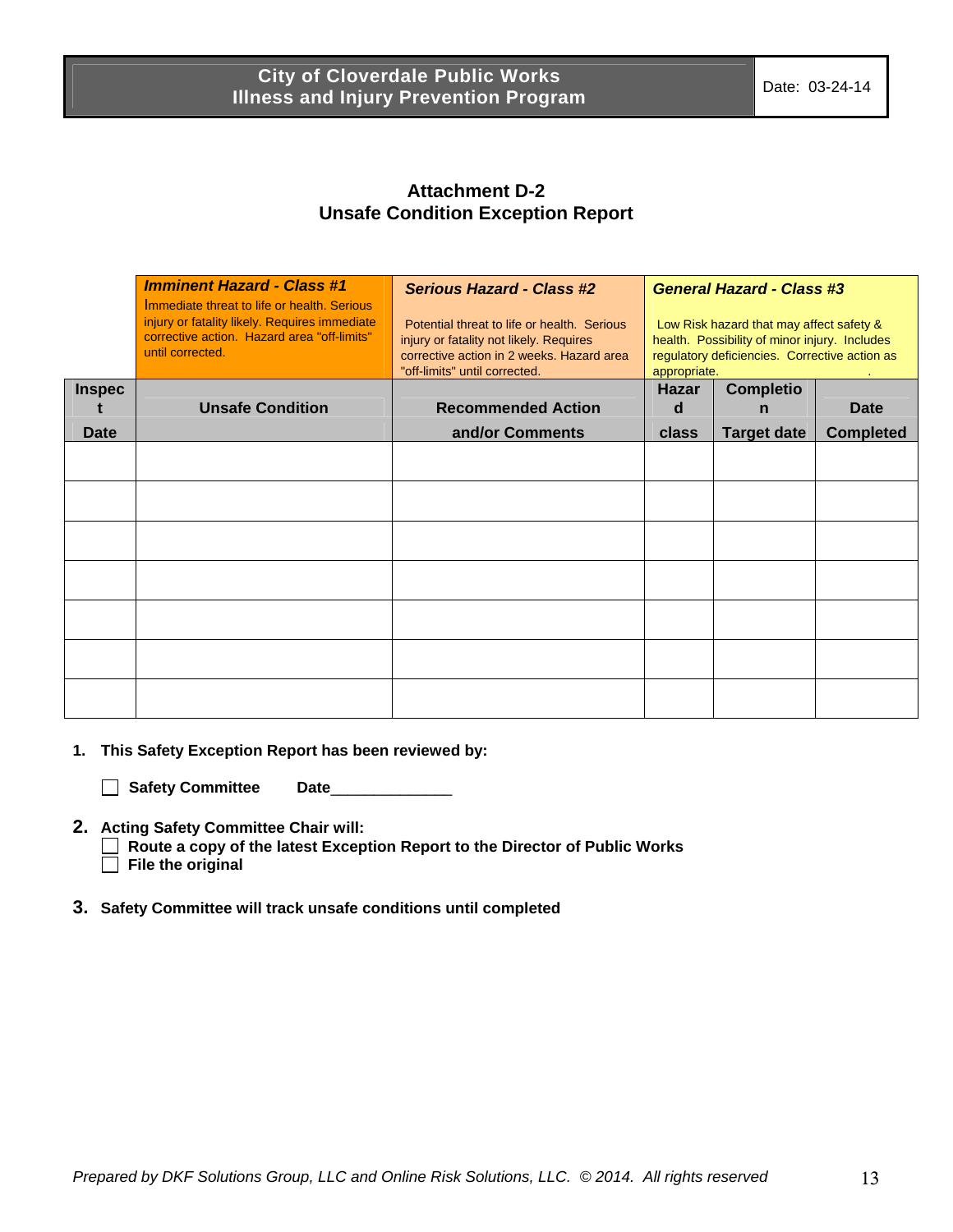# **ATTACHMENT E**

## **Incident Data Gathering Form**

Completed by: \_\_\_\_\_\_\_\_\_\_\_\_\_\_\_\_\_\_\_\_\_\_\_\_\_\_\_\_\_\_\_\_\_ Date Completed: \_\_\_\_\_\_\_\_\_\_\_\_\_\_\_\_\_\_\_\_\_

**Purpose**: Public Works documents all occupational injury and illness incidents using REMIF's Employee Incident Report and the Supervisor's Incident Report. For occupational incidents that result in fatalities, significant injuries or third party injuries or property damages caused by PW vehicles or equipment, this Incident Data Gathering form will be used. This form is intended to help identify the root cause and any contributing factors so that a preventive action plan can be developed and implemented to prevent reoccurring incidents.

#### **Step 1: Incident Information**

- A. Date of Incident: \_\_\_\_\_\_\_\_\_\_\_\_\_\_\_\_\_\_\_\_\_\_
- B. Employee(s) Name(s):  $\blacksquare$

#### **Step 2: Gather Additional Information**:

- A. Take photographs if appropriate and attach to this report
- B. Get witness statements if appropriate and attach to this report
- C. Attach a copy of the Supervisor's Incident Report form to this report
- D. Attach a copy of the Employee's Incident Report form to this report

#### **Step 3: Identify Contributing Factors:**

A. Identify what you consider to be contributing factor(s) to this incident. Use the list on page 3 for possible contributing factors. \_\_\_\_\_\_\_\_\_\_\_\_\_\_\_\_\_\_\_\_\_\_\_\_\_\_\_\_\_\_\_\_\_\_\_\_\_\_\_\_\_\_\_\_\_\_\_\_\_\_\_\_\_\_\_\_\_\_\_\_\_\_\_\_\_\_\_\_\_\_\_\_\_\_\_\_\_\_

\_\_\_\_\_\_\_\_\_\_\_\_\_\_\_\_\_\_\_\_\_\_\_\_\_\_\_\_\_\_\_\_\_\_\_\_\_\_\_\_\_\_\_\_\_\_\_\_\_\_\_\_\_\_\_\_\_\_\_\_\_\_\_\_\_\_\_\_\_\_\_\_\_\_\_\_\_\_

\_\_\_\_\_\_\_\_\_\_\_\_\_\_\_\_\_\_\_\_\_\_\_\_\_\_\_\_\_\_\_\_\_\_\_\_\_\_\_\_\_\_\_\_\_\_\_\_\_\_\_\_\_\_\_\_\_\_\_\_\_\_\_\_\_\_\_\_\_\_\_\_\_\_\_\_\_\_

\_\_\_\_\_\_\_\_\_\_\_\_\_\_\_\_\_\_\_\_\_\_\_\_\_\_\_\_\_\_\_\_\_\_\_\_\_\_\_\_\_\_\_\_\_\_\_\_\_\_\_\_\_\_\_\_\_\_\_\_\_\_\_\_\_\_\_\_\_\_\_\_\_\_\_\_\_\_

\_\_\_\_\_\_\_\_\_\_\_\_\_\_\_\_\_\_\_\_\_\_\_\_\_\_\_\_\_\_\_\_\_\_\_\_\_\_\_\_\_\_\_\_\_\_\_\_\_\_\_\_\_\_\_\_\_\_\_\_\_\_\_\_\_\_\_\_\_\_\_\_\_\_\_\_\_\_

\_\_\_\_\_\_\_\_\_\_\_\_\_\_\_\_\_\_\_\_\_\_\_\_\_\_\_\_\_\_\_\_\_\_\_\_\_\_\_\_\_\_\_\_\_\_\_\_\_\_\_\_\_\_\_\_\_\_\_\_\_\_\_\_\_\_\_\_\_\_\_\_\_\_\_\_\_\_

\_\_\_\_\_\_\_\_\_\_\_\_\_\_\_\_\_\_\_\_\_\_\_\_\_\_\_\_\_\_\_\_\_\_\_\_\_\_\_\_\_\_\_\_\_\_\_\_\_\_\_\_\_\_\_\_\_\_\_\_\_\_\_\_\_\_\_\_\_\_\_\_\_\_\_\_\_\_

\_\_\_\_\_\_\_\_\_\_\_\_\_\_\_\_\_\_\_\_\_\_\_\_\_\_\_\_\_\_\_\_\_\_\_\_\_\_\_\_\_\_\_\_\_\_\_\_\_\_\_\_\_\_\_\_\_\_\_\_\_\_\_\_\_\_\_\_\_\_\_\_\_\_\_\_\_\_

\_\_\_\_\_\_\_\_\_\_\_\_\_\_\_\_\_\_\_\_\_\_\_\_\_\_\_\_\_\_\_\_\_\_\_\_\_\_\_\_\_\_\_\_\_\_\_\_\_\_\_\_\_\_\_\_\_\_\_\_\_\_\_\_\_\_\_\_\_\_\_\_\_\_\_\_\_\_

\_\_\_\_\_\_\_\_\_\_\_\_\_\_\_\_\_\_\_\_\_\_\_\_\_\_\_\_\_\_\_\_\_\_\_\_\_\_\_\_\_\_\_\_\_\_\_\_\_\_\_\_\_\_\_\_\_\_\_\_\_\_\_\_\_\_\_\_\_\_\_\_\_\_\_\_\_\_

\_\_\_\_\_\_\_\_\_\_\_\_\_\_\_\_\_\_\_\_\_\_\_\_\_\_\_\_\_\_\_\_\_\_\_\_\_\_\_\_\_\_\_\_\_\_\_\_\_\_\_\_\_\_\_\_\_\_\_\_\_\_\_\_\_\_\_\_\_\_\_\_\_\_\_\_\_\_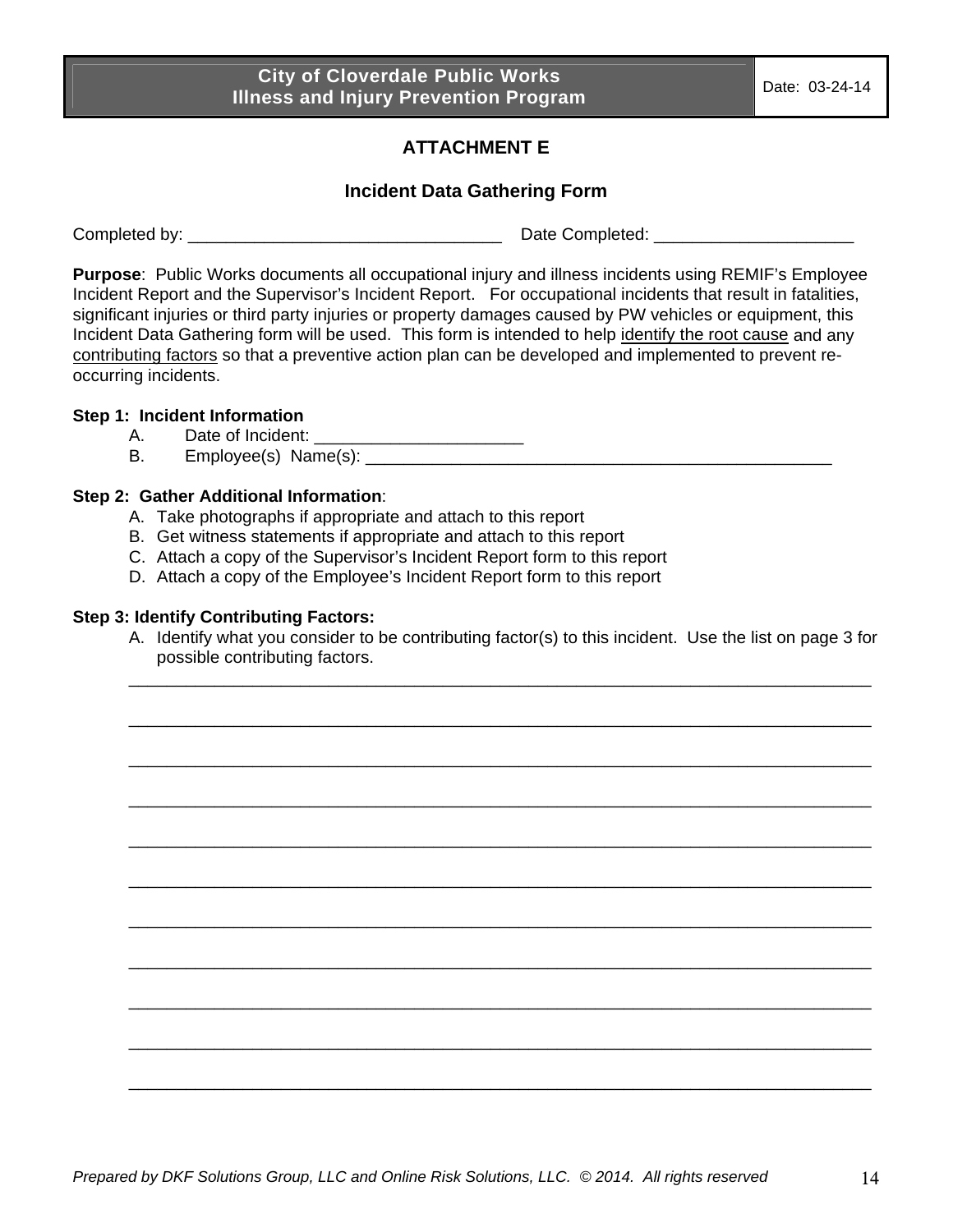## **ATTACHMENT E**

Incident Data Gathering Form (page 2)

**Step 4: Summarize the root cause that contributed most significantly to this incident**.

#### **Step 5: Corrective Actions:**

| B. Planned: The Planned Section of the Contract of the Contract of the Contract of the Contract of the Contract of the Contract of the Contract of the Contract of the Contract of the Contract of the Contract of the Contrac |
|--------------------------------------------------------------------------------------------------------------------------------------------------------------------------------------------------------------------------------|
|                                                                                                                                                                                                                                |

**Step 6: Routing**: Route completed incident review and investigation package to Safety Committee for processing.

#### **Step 7: Processing**

Acting Safety Committee Chair will process the incident investigation per Attachment F **"Accident, Incident and Near Miss Investigation Procedures Flow Chart"**

#### **Attachments to this Report**:

- 1. REMIF's Supervisor's Incident Report (required)
- 2. REMIF's Employee's Incident Report (required)
- 3. Photos (optional)
- 4. Witness Statements (optional)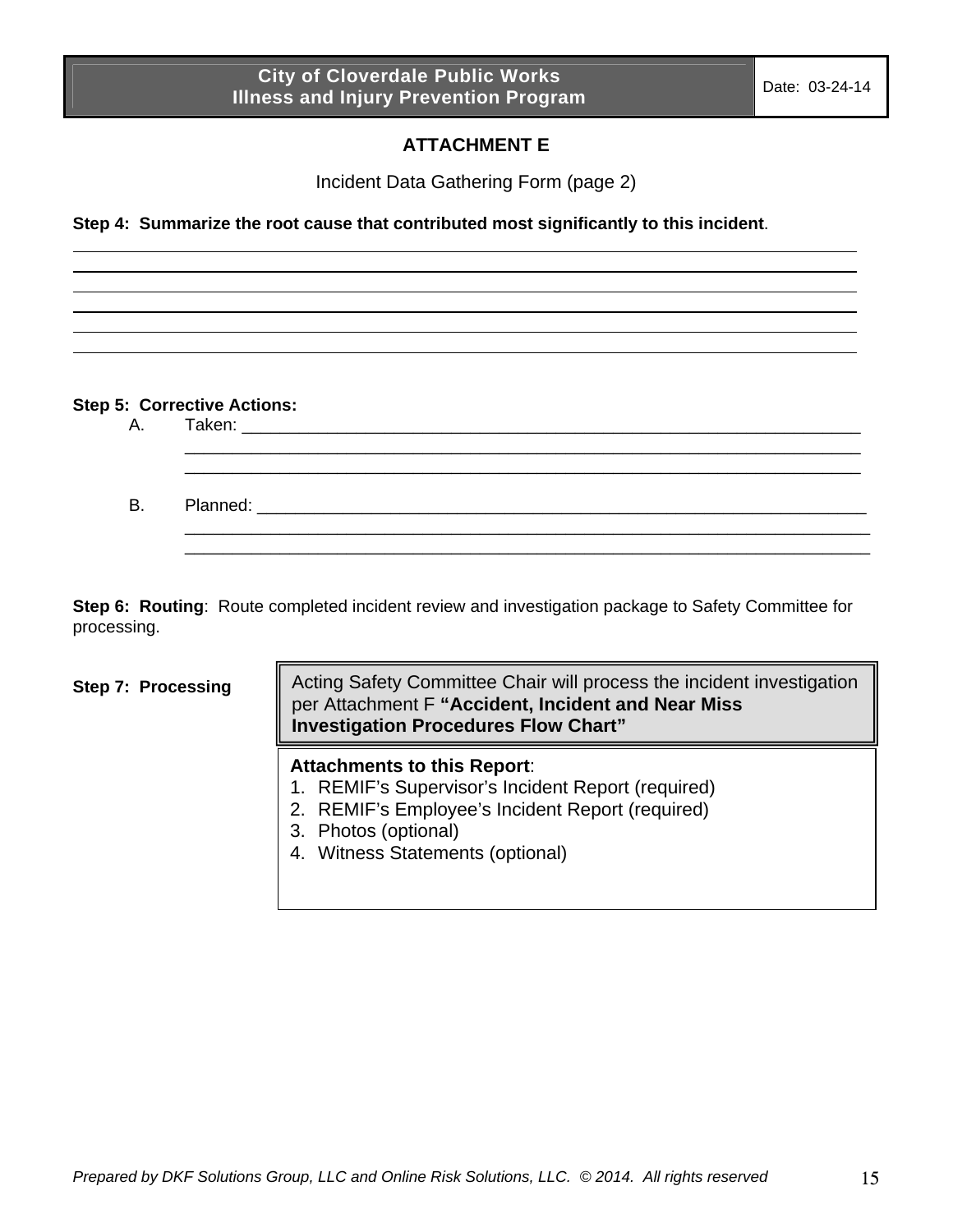# Incident Data Gathering Form (page 3)

| <b>Identifying Contributing Factors</b>                                                                                                                                                                                                                                                                                                                                                                                                                                                                                                                                                                                                                                                                                          |                                                                                                                                                                                                                                                                                                                                                                                                                                                                                                                                                                                                              |  |  |  |
|----------------------------------------------------------------------------------------------------------------------------------------------------------------------------------------------------------------------------------------------------------------------------------------------------------------------------------------------------------------------------------------------------------------------------------------------------------------------------------------------------------------------------------------------------------------------------------------------------------------------------------------------------------------------------------------------------------------------------------|--------------------------------------------------------------------------------------------------------------------------------------------------------------------------------------------------------------------------------------------------------------------------------------------------------------------------------------------------------------------------------------------------------------------------------------------------------------------------------------------------------------------------------------------------------------------------------------------------------------|--|--|--|
| A. Equipment & Tools Considerations:<br>1. Was the employee using the required safety<br>equipment and using it properly?<br>Was the employee using the correct tools and<br>2.<br>using them properly?<br>Did the equipment and tools function as designed?<br>3.<br>Was employee operating equipment without<br>4.<br>authority?<br>Did employee fail to secure equipment?<br>5.<br>Were all guards in place?<br>6.<br>Did employee ignore equipment defects or bypass<br>7.<br>safety controls?<br>Was equipment or tools unsafe to use due to poor<br>8.<br>maintenance and improper care?<br>Did Incorrect equipment labeling or identification<br>9.<br>contribute?                                                        | E. Did Employee's Physical Conditions Contribute?<br><b>Emotional stress</b><br>1.<br>2.<br>Fatigue<br>3.<br>Medication or a medical condition<br>The task exceeded the employee's physical<br>4.<br>capabilities<br>Physical limitation (e.g. hearing, sight)<br>5.<br>F. Did Environmental Considerations Contribute?<br>Temperature (cold or heat) or hazardous weather<br>conditions<br>Slippery or wet conditions<br>2.<br>The work area/task had a design issue<br>3.<br>Defective raw materials<br>4.<br>Poor lighting or ventilation<br>5.<br>6.<br>Noise or poor communications<br>7.<br>Congestion |  |  |  |
| <b>B. Personal Protection Equipment Considerations:</b><br>Was the employee wearing the appropriate level of<br>1.<br>PPE?<br>Was PPE inadequate (i.e. a higher level needed<br>2.<br>than required)<br>Did the PPE malfunction?<br>3.<br>Was PPE damaged and/or poorly maintained?<br>4.<br><b>C. Procedural Considerations:</b><br>Is there a written procedure for performing this job?<br>1.<br>Was the procedure being followed?<br>2.<br>Is the procedure insufficient (not technically correct<br>3.<br>or impractical to implement)?<br>Is there an inconsistency between the written<br>4.<br>procedure and actual practices?<br>Did the employee have adequate hands-on<br>5.<br>experience performing this procedure? | Hot surfaces<br>8.<br>Poor storage practices<br>9.<br>10. Soil conditions<br><b>G. Other Considerations:</b><br>Failure to warn co-workers<br>1.<br>2.<br>Risk taking behaviors (e.g. driving at high speeds)<br>3.<br>In a hurry/ deadline pressures<br>Distracted/inattention<br>4.<br>5.<br>Suspected substance use or abuse<br>6.<br>Horseplay<br>Peer pressure<br>7.<br>Lack of pre-job briefing or inspection<br>8.<br>Lack of supervision<br>9.<br>10. Inadequate management of this task<br>11. Previously identified hazard was not abated or interim<br>safety measures not implemented<br>Other:  |  |  |  |
| D. Training Considerations:<br>Was the employee trained on this task or<br>1.<br>procedure?<br>Should this activity or procedure require training (or<br>2.<br>additional training) for employees who perform it?<br>Was the employee performing this task according<br>3.<br>to the training they received?<br>4. Is additional training needed for this employee on<br>this job task?                                                                                                                                                                                                                                                                                                                                          |                                                                                                                                                                                                                                                                                                                                                                                                                                                                                                                                                                                                              |  |  |  |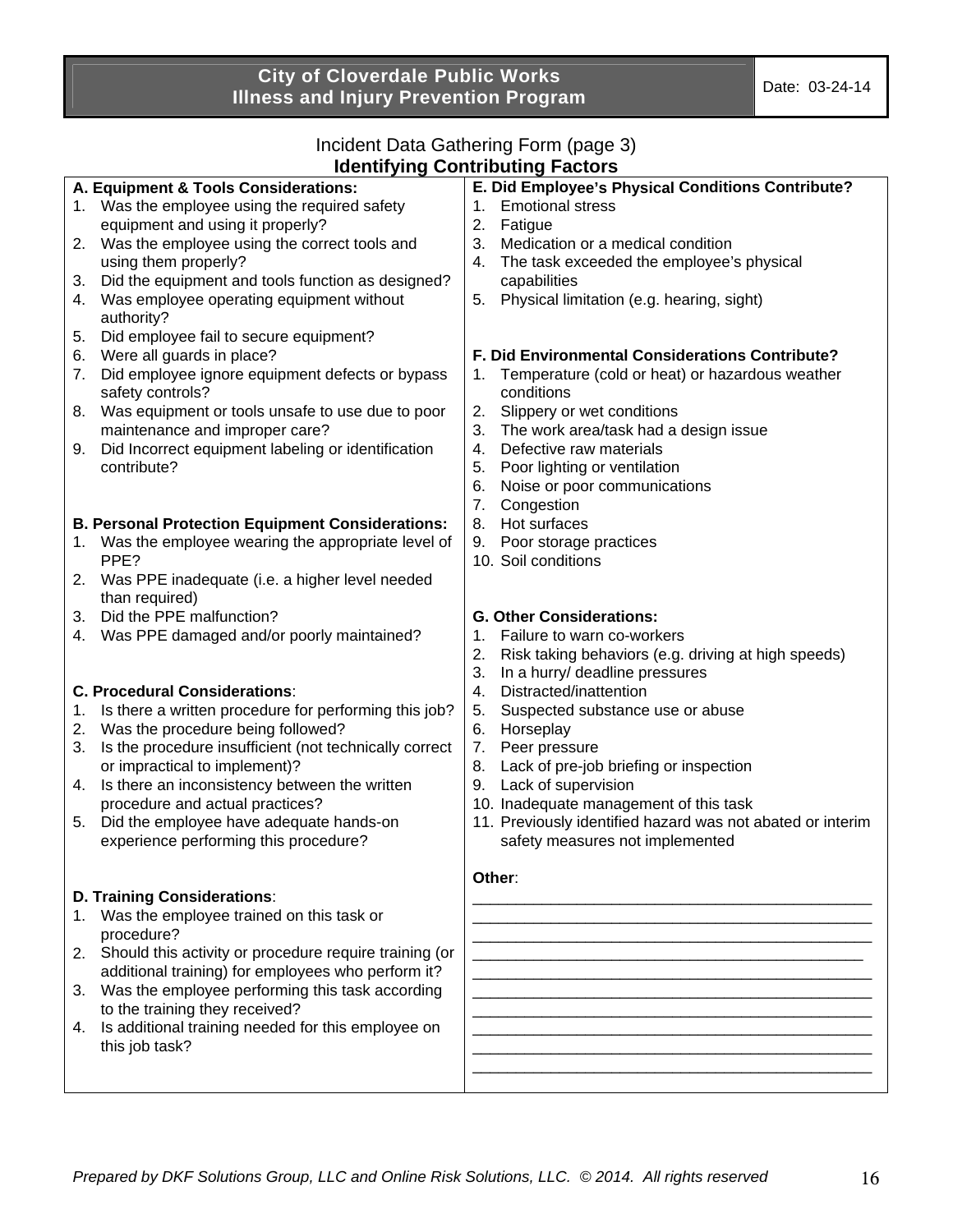#### **Attachment F New Employee Safety Orientation Form**

|       | <b>EMPLOYEE SAFETY ORIENTATION</b>                                                                                                                        |
|-------|-----------------------------------------------------------------------------------------------------------------------------------------------------------|
| NAME: | DATE EMPLOYED:                                                                                                                                            |
|       | DEPARTMENT/DIVISION ASSIGNED:                                                                                                                             |
|       | JOB ASSIGNMENT:                                                                                                                                           |
|       |                                                                                                                                                           |
|       | The following items shall be discussed during orientation:                                                                                                |
|       | Oty of Cloverdale safety policies and programs - employees to be given a copy of<br>the Injury and Illness Prevention Program and be required to read it. |
|       | Safety rules, both general and specific to job assignment.                                                                                                |
|       | Safety rule enforcement (disciplinary procedures).                                                                                                        |
|       | Where, when and how to report injuries.                                                                                                                   |
|       | Where, when and how to report unsafe conditions.                                                                                                          |
|       | Review of fire and emergency evacuation plan.                                                                                                             |
|       | Location and use of fire extinguishers.                                                                                                                   |
|       | Requirements for safe work dothing and footwear.                                                                                                          |
|       | Importance of housekeeping (spills, orderliness, etc.)                                                                                                    |
|       | Special job hazards (chemicals, special precautions, etc.)                                                                                                |
|       | Assignment and use of personal protective equipment                                                                                                       |
|       | Proper lifting procedures (indude demonstration)                                                                                                          |
|       | Employee is certified in the following:                                                                                                                   |
|       | ADDITIONAL TRAINING REQUIREMENTS:                                                                                                                         |
|       |                                                                                                                                                           |

| shair pe compreteu. |                    |       |  |
|---------------------|--------------------|-------|--|
| SIGNED:             |                    | DATE: |  |
|                     | <b>Employee</b>    |       |  |
| SIGNED:             |                    | DATE: |  |
|                     | Supervisor/Manager |       |  |

ORIGINAL: Employee Personnel File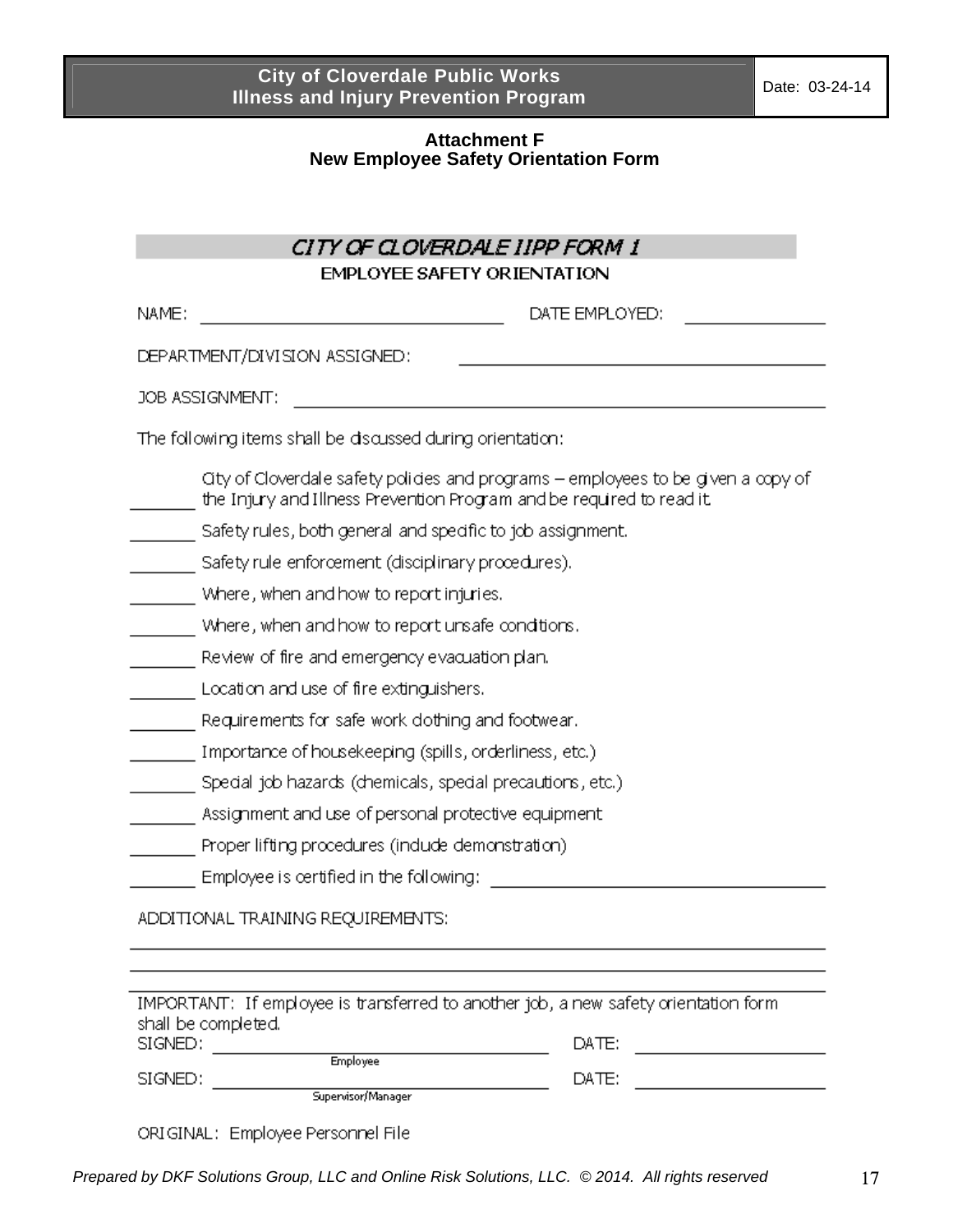#### **Attachment G Job Safe Practice Form**

| CITY OF CLOVERDALE IIPP FORM 2 |                                                        |                           |                    |                                          |
|--------------------------------|--------------------------------------------------------|---------------------------|--------------------|------------------------------------------|
|                                | JOB SAFE PRACTICE ORIENTATION<br>PRINT ALL INFORMATION |                           |                    |                                          |
| Employee<br>Name               |                                                        |                           |                    |                                          |
| Job<br>Title                   |                                                        |                           | <b>New</b><br>Hire | Transfer/<br>Change                      |
| Name                           | Department/Division                                    |                           |                    |                                          |
| Started                        | Date Orientation                                       | Supervisor/<br>Manager    |                    |                                          |
|                                | SECTION I - FACILITY DISCUSSION                        |                           |                    |                                          |
| 1.                             | Safety Bulletin<br>Boards/Posters                      | 7.                        | Storage of         | Supplies/Materials                       |
| 2.                             | Exits, Stairs and                                      | 8.                        |                    | Disposal of Hazardous<br>Materials       |
| З.                             | Fire Extinguishing<br>Equipment/Alarm                  | 9.                        | Disposal of        | Trash/Waste                              |
| 4.                             | First Aid<br>Supplies/Room                             | 10.                       |                    | High Risk, Hazardous,<br>Dangerous Areas |
| 5.                             | Emergency Evacuation<br>Procedures                     | 11.                       |                    | Location of MSDS Binders                 |
| 6.                             | Storage of Hazardous<br>Materials                      |                           |                    |                                          |
| Date<br>Completed              |                                                        | Supervisor's<br>Signature |                    |                                          |
|                                | SECTION II - PERSONAL SAFETY DISCUSSION                |                           |                    |                                          |
| 1.                             | Eye Glasses, Goggles, Face<br>Shields                  | 5,                        | Hard Hats /        |                                          |
| 2.                             | Shoes,                                                 | 6.                        |                    | Protective Leggings, Aprons,<br>Clothing |
| з.                             | Gloves                                                 | 7.                        | Respirators,       | Masks                                    |
| 4.                             | Ear Plugs,                                             | 8.                        | Decontamination    | Procedures                               |
| Date<br>Completed              |                                                        | Supervisor's<br>Signature |                    |                                          |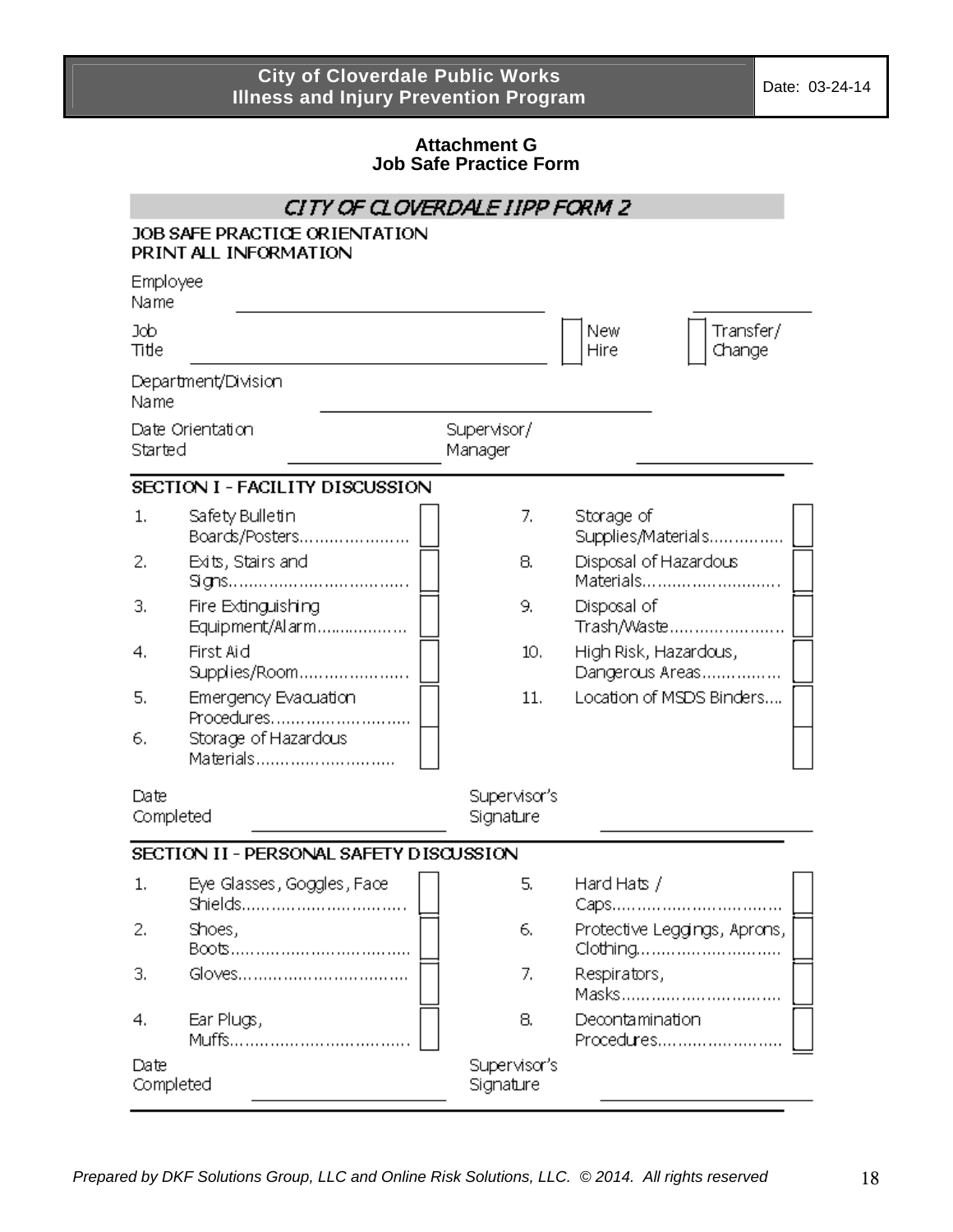#### **Attachment G Job Safe Practice Form**

|  | SECTION III-TOOLS, MACHINES AND EQUIPMENT INDOCTRINATION |
|--|----------------------------------------------------------|
|  |                                                          |

In addition to a thorough discussion of safety rules, regulations and practices, Supervisors/Managers are required to conduct "hands on" demonstrations on the safe use of all power tools, machines and equipment to be used by the employee. Special instruction and emphasis will be given on guards and safety devices and mandatory use of them by the employee.

|          | TOOL, MACHINE OR EQUIPMENT.<br><b>NAME</b>                                                                                                                                                                                                                                                                                                        | NUMBER/<br>I.D.                     | DATE | SUPERVISOR'S<br>MANAGER'S<br>INITIALS. |  |
|----------|---------------------------------------------------------------------------------------------------------------------------------------------------------------------------------------------------------------------------------------------------------------------------------------------------------------------------------------------------|-------------------------------------|------|----------------------------------------|--|
|          | 1.                                                                                                                                                                                                                                                                                                                                                |                                     |      |                                        |  |
|          |                                                                                                                                                                                                                                                                                                                                                   |                                     |      |                                        |  |
| 4.<br>5. | <u> Alexandria (m. 1888)</u>                                                                                                                                                                                                                                                                                                                      |                                     |      |                                        |  |
| 6.       | <u> 1980 - John Amerikaanse kommunister op de opgevolgde op de opgevolgde opgevolgde opgevolgde opgevolgde opgevol</u>                                                                                                                                                                                                                            |                                     |      |                                        |  |
|          | Date<br>Completed                                                                                                                                                                                                                                                                                                                                 | Supervisor's/Manager's<br>Signature |      |                                        |  |
|          | I have received demonstrations on the safe use of the tools, machines and<br>equipment listed above and am aware that use of guards and safety devices is<br>mandatory.<br>I understand that I will be subject to discipline if I operate any tool, machine or<br>equipment with guards or safety devices removed, disconnected or otherwise made |                                     |      |                                        |  |
|          | inoperable. Also, I understand that I will be subject to discipline if I attempt to<br>operate any tool, machine or equipment that is locked-out, tagged-out, being<br>repaired or is otherwise designated as "out-of-service."                                                                                                                   |                                     |      |                                        |  |
|          | Employee's                                                                                                                                                                                                                                                                                                                                        | Date                                |      |                                        |  |

Signature

Date

ORIGINAL: Employee Personnel File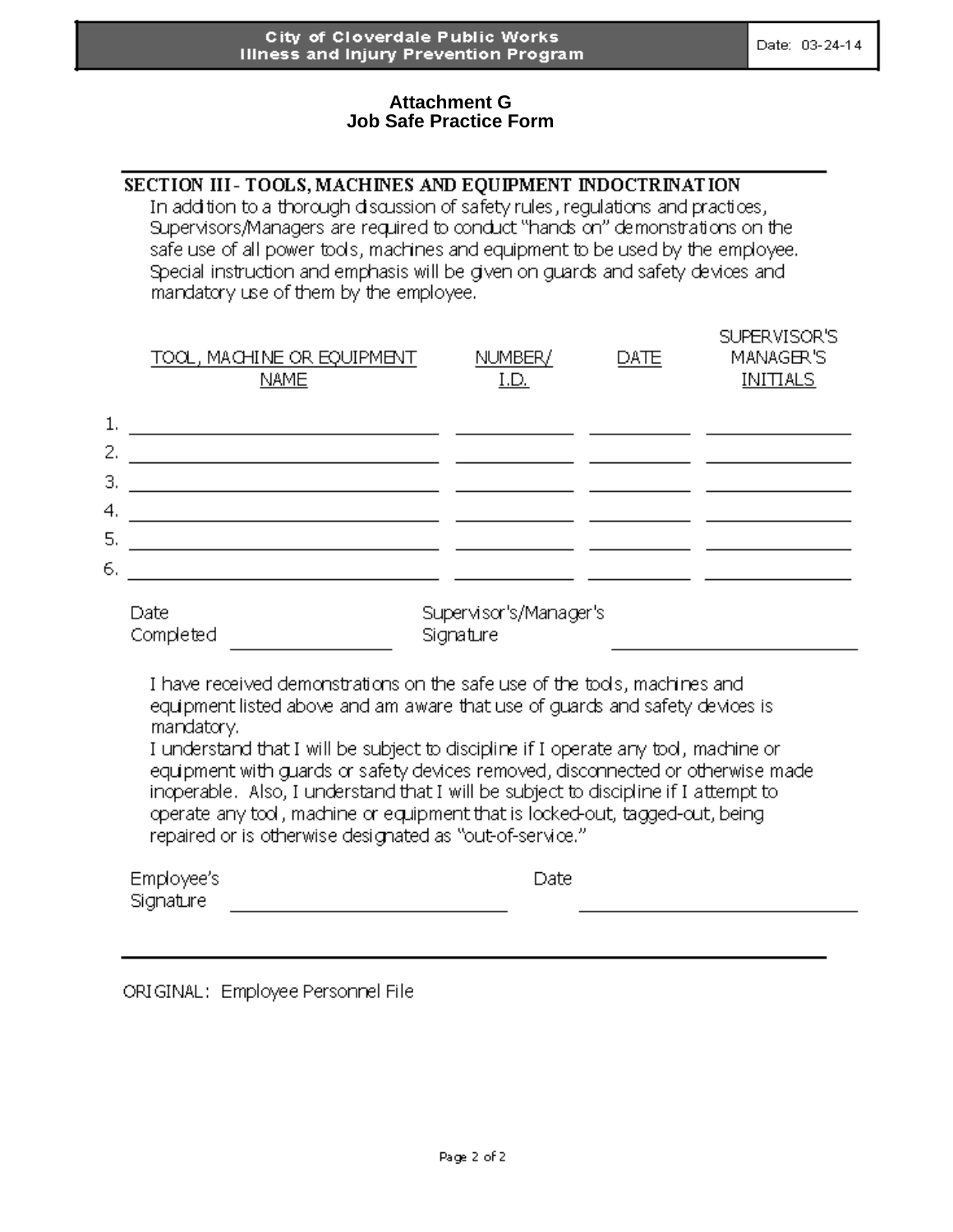### **Attachment H**

# **Safety Committee Agenda Form**

| <b>Meeting Date:</b> |                                                          |                                  |  |  |
|----------------------|----------------------------------------------------------|----------------------------------|--|--|
|                      | <b>TOPICS</b>                                            | <b>COMPLETION</b><br><b>DATE</b> |  |  |
| 1.0                  | <b>Policy Reviews/Updates - Due or Completed</b>         |                                  |  |  |
|                      |                                                          |                                  |  |  |
| 2.0                  | <b>Safety Training</b>                                   |                                  |  |  |
| 2.1                  | <b>Quarterly Projection of upcoming Safety Training:</b> |                                  |  |  |
| 2.2                  | <b>Training Topics Completed:</b>                        |                                  |  |  |
| 2.3                  | <b>Upcoming Tailgates/Assignments</b>                    |                                  |  |  |
| 2.4                  | New Employee (or Promotions) Safety Training Needed:     |                                  |  |  |
| 3.0                  | <b>Safety Events</b>                                     |                                  |  |  |
| 3.1                  | <b>Quarterly Projection of upcoming Safety Events</b>    |                                  |  |  |
| 3.2                  | <b>Safety Events Completed</b>                           |                                  |  |  |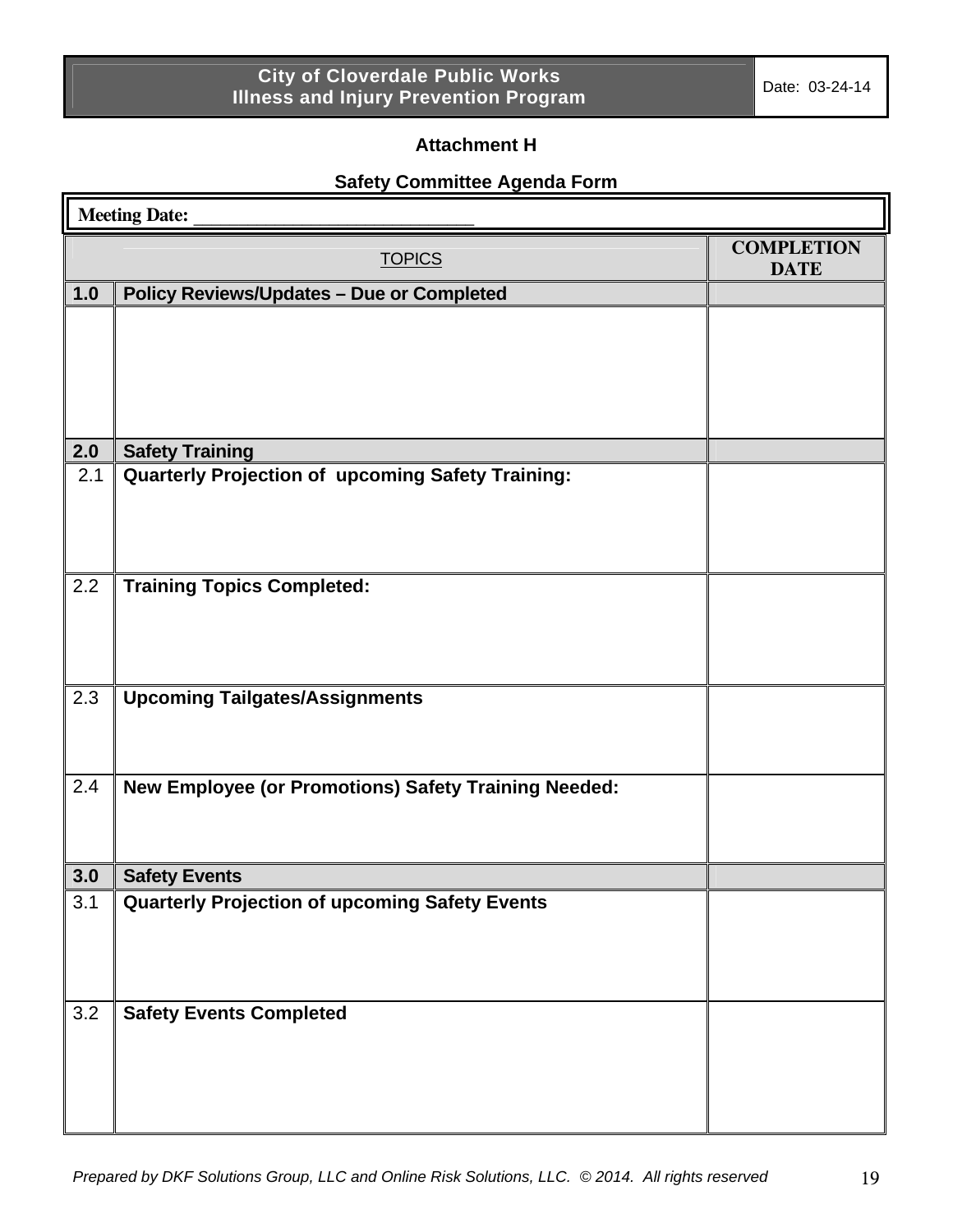|     | <b>TOPICS</b>                                                                                                  | <b>COMPLETION</b><br><b>DATE</b> |
|-----|----------------------------------------------------------------------------------------------------------------|----------------------------------|
| 4.0 | <b>Safety Inspections</b>                                                                                      |                                  |
| 4.1 | Review Safety Inspection report findings:                                                                      |                                  |
| 4.2 | Review all outstanding Unsafe Condition <b>Exception Report</b> items:                                         |                                  |
| 5.0 | <b>Unsafe Condition Reports</b>                                                                                |                                  |
|     | Report of Unsafe Conditions or Practices submitted verbally or on<br>Attachment C:                             |                                  |
| 6.0 | ACCIDENT REVIEW - Lost time injuries, illness & near hit<br>incidents. Unsafe conditions, acts, and behaviors. |                                  |
|     |                                                                                                                |                                  |
| 7.0 | <b>New Safety Issues</b>                                                                                       |                                  |
|     |                                                                                                                |                                  |